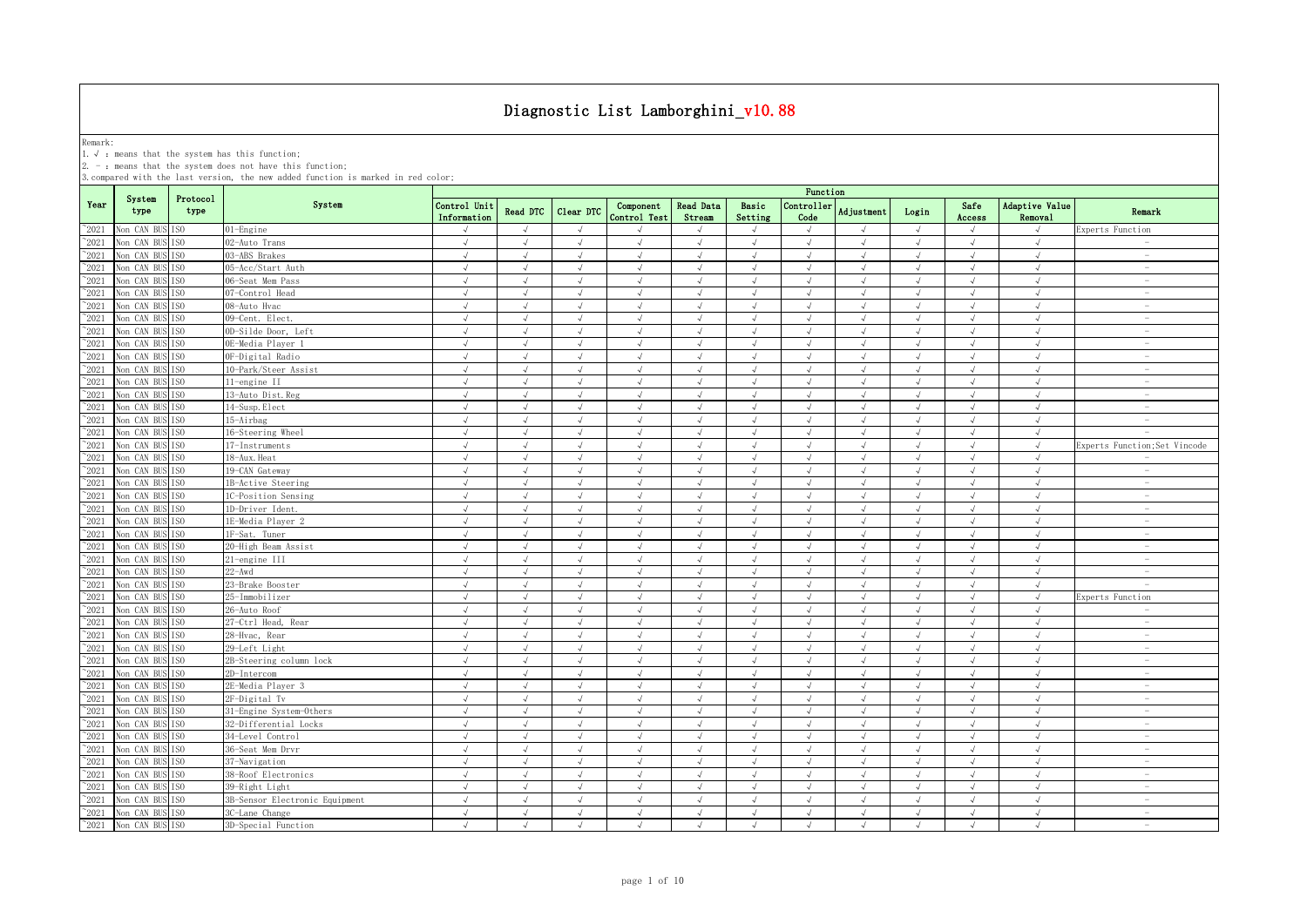Remark:<br>1.√ : means that the system has this function;<br>2. - : means that the system does not have this function;

|                |                               |                  |                                             |                             |               |            |                           |                            |                  | Function           |                   |            |                |                           |                          |
|----------------|-------------------------------|------------------|---------------------------------------------|-----------------------------|---------------|------------|---------------------------|----------------------------|------------------|--------------------|-------------------|------------|----------------|---------------------------|--------------------------|
| Year           | System<br>type                | Protocol<br>type | System                                      | Control Unit<br>Information | Read DTC      | Clear DTC  | Component<br>Control Test | <b>Read Data</b><br>Stream | Basic<br>Setting | Controller<br>Code | <b>Adjustment</b> | Login      | Safe<br>Access | Adaptive Value<br>Removal | Remark                   |
| $^{\circ}2021$ | Non CAN BUS ISO               |                  | 3E-Media Player 4                           | $\sqrt{ }$                  | $\sqrt{ }$    | $\sqrt{ }$ |                           | $\sqrt{ }$                 | $\sqrt{ }$       | $\sqrt{}$          | $\sqrt{ }$        | $\sqrt{ }$ | $\sqrt{ }$     | $\sqrt{ }$                | $\overline{\phantom{a}}$ |
| $^{\sim}2021$  | Non CAN BUS                   | TS <sub>0</sub>  | 42-Door Elect, Driver                       | $\sqrt{ }$                  | $\sqrt{ }$    | $\sqrt{ }$ | $\sqrt{ }$                | $\sqrt{ }$                 | $\sqrt{ }$       | $\sqrt{ }$         | $\sqrt{ }$        | $\sqrt{ }$ | $\sqrt{ }$     | $\sqrt{ }$                | $\sim$                   |
| $^{\sim}2021$  | Non CAN BUS ISO               |                  | 44-Steering Assist                          | $\sqrt{ }$                  | $\sqrt{ }$    | $\sqrt{ }$ | $\sqrt{ }$                | $\sqrt{ }$                 | $\sqrt{ }$       | $\sqrt{ }$         | $\sqrt{ }$        | $\sqrt{ }$ | $\sqrt{ }$     | $\sqrt{ }$                | $\sim$                   |
| $^{\sim}2021$  | Non CAN BUS                   | TS <sub>0</sub>  | 46-Central Conv                             | $\sqrt{ }$                  | $\sqrt{ }$    | $\sqrt{ }$ | $\sqrt{ }$                | $\sqrt{ }$                 | $\sqrt{ }$       | $\sqrt{ }$         | $\sqrt{ }$        | $\sqrt{ }$ | $\sqrt{ }$     | $\sqrt{ }$                | $\sim$                   |
| 2021           | Non CAN BUS ISO               |                  | 47-Sound System                             | $\sqrt{ }$                  | $\sqrt{ }$    | $\sqrt{ }$ | $\sqrt{ }$                | $\sqrt{ }$                 | $\sqrt{ }$       | $\sqrt{ }$         | $\sqrt{ }$        | $\sqrt{ }$ | $\sqrt{ }$     | $\sqrt{ }$                | $\sim$                   |
| 2021           | Non CAN BUS                   | TS0              | 48-Seat, Rear, Ds                           | $\sqrt{ }$                  | $\sqrt{ }$    | $\sqrt{ }$ | $\sqrt{ }$                | $\sqrt{ }$                 | $\sqrt{ }$       | $\sqrt{ }$         | $\sqrt{ }$        | $\sqrt{ }$ | $\sqrt{ }$     | $\sqrt{ }$                | $\overline{\phantom{a}}$ |
| $^{\circ}2021$ | Non CAN BUS ISO               |                  | 4C-Tyre Pressure II                         | J                           |               | $\sqrt{ }$ | $\mathcal{L}$             |                            | $\mathcal{L}$    | $\sqrt{ }$         |                   | $\sqrt{ }$ | $\sqrt{ }$     | $\sqrt{ }$                | $\overline{\phantom{m}}$ |
| 2021           | Non CAN BUS ISO               |                  | 4E-Ctrl Head Rr                             | J                           |               | $\sqrt{ }$ | $\sqrt{ }$                |                            | $\sqrt{ }$       | $\sqrt{ }$         |                   | $\sqrt{ }$ |                | $\sqrt{ }$                | $\overline{\phantom{a}}$ |
| 2021           | Non CAN BUS                   | IS <sub>0</sub>  | 4F-Central Electronic Control System II     | $\sqrt{ }$                  |               | $\sqrt{ }$ | $\sqrt{ }$                |                            | $\sqrt{ }$       | $\sqrt{ }$         |                   | $\sqrt{ }$ | $\sqrt{ }$     | $\sqrt{ }$                | $\overline{\phantom{0}}$ |
| $^{\sim}$ 2021 | Non CAN BUS                   | IS <sub>0</sub>  | 51-Electric Driving                         | $\sqrt{ }$                  |               | $\sqrt{ }$ |                           |                            | J                | $\sqrt{ }$         |                   | $\sqrt{ }$ | $\sqrt{ }$     | $\sqrt{ }$                | $\overline{\phantom{a}}$ |
| $^{\sim}$ 2021 | Non CAN BUS ISO               |                  | 52-Door Elect, Pass                         | $\sqrt{ }$                  | $\sqrt{ }$    | $\sqrt{ }$ | $\sqrt{ }$                | $\sqrt{ }$                 | $\sqrt{ }$       | $\sqrt{ }$         | $\sqrt{ }$        | $\sqrt{ }$ | $\sqrt{ }$     | $\sqrt{ }$                | $\overline{\phantom{a}}$ |
| $^{\sim}$ 2021 | Non CAN BUS ISO               |                  | 53-Parking Brake                            | $\sqrt{ }$                  | $\sqrt{ }$    | $\sqrt{ }$ | $\sqrt{ }$                | $\sqrt{ }$                 | $\sqrt{ }$       | $\sqrt{ }$         | $\sqrt{ }$        | $\sqrt{ }$ | $\sqrt{ }$     | $\sqrt{ }$                | $\sim$                   |
| $^{\sim}$ 2021 | Non CAN BUS                   | TS <sub>0</sub>  | 55-Xenon Range                              | $\sqrt{ }$                  | $\sqrt{ }$    | $\sqrt{ }$ | $\sqrt{ }$                | $\sqrt{ }$                 | $\sqrt{ }$       | $\sqrt{ }$         | $\sqrt{ }$        | $\sqrt{ }$ | $\sqrt{ }$     | $\sqrt{ }$                | $\sim$                   |
| $^{\sim}$ 2021 | Non CAN BUS ISO               |                  | 56-Radio                                    | $\sqrt{ }$                  | $\sqrt{ }$    | $\sqrt{ }$ | $\sqrt{ }$                | $\sqrt{ }$                 | $\sqrt{ }$       | $\sqrt{ }$         | $\sqrt{ }$        | $\sqrt{ }$ | $\sqrt{ }$     | $\sqrt{ }$                | $\overline{\phantom{a}}$ |
| $^{\sim}$ 2021 | Non CAN BUS ISO               |                  | 57-Tv Tuner                                 | $\sqrt{ }$                  | $\sqrt{ }$    | $\sqrt{ }$ | $\sqrt{ }$                | $\sqrt{ }$                 | $\sqrt{ }$       | $\sqrt{ }$         | $\sqrt{ }$        | $\sqrt{ }$ | $\sqrt{ }$     | $\sqrt{ }$                | $\sim$                   |
| $^{\sim}2021$  | Non CAN BUS ISO               |                  | 59-Tow Protection                           | $\sqrt{ }$                  | $\sqrt{ }$    | $\sqrt{ }$ | $\sqrt{ }$                | $\sqrt{ }$                 | $\sqrt{ }$       | $\sqrt{ }$         | $\sqrt{ }$        | $\sqrt{ }$ | $\sqrt{ }$     | $\sqrt{ }$                | $\overline{\phantom{a}}$ |
| $^{\sim}$ 2021 | Non CAN BUS ISO               |                  | 5B-Passenger Side Rear Seat Adjustment      | $\sqrt{ }$                  | $\sqrt{ }$    | $\sqrt{ }$ | $\sqrt{ }$                | $\sqrt{ }$                 | $\sqrt{ }$       | $\sqrt{ }$         | $\sqrt{ }$        | $\sqrt{ }$ | $\sqrt{ }$     | $\sqrt{ }$                | $\sim$                   |
| $^{\sim}$ 2021 | Non CAN BUS ISO               |                  | 5C-Lane Maintain                            | $\sqrt{}$                   | $\sqrt{ }$    | $\sqrt{ }$ | $\sqrt{ }$                | $\sqrt{ }$                 | $\sqrt{ }$       | $\sqrt{}$          | $\sqrt{ }$        | $\sqrt{ }$ | $\sqrt{}$      | $\sqrt{ }$                | $\sim$                   |
| $^{\sim}$ 2021 | Non CAN BUS                   | TS <sub>0</sub>  | 5D-Operations                               | $\sqrt{ }$                  | $\sqrt{ }$    | $\sqrt{ }$ | $\sqrt{ }$                | $\sqrt{ }$                 | $\sqrt{ }$       | $\sqrt{ }$         | $\sqrt{ }$        | $\sqrt{ }$ | $\sqrt{ }$     | $\sqrt{ }$                | $\overline{\phantom{a}}$ |
| $\degree$ 2021 | Non CAN BUS ISO               |                  | 5E-Ctrl Head Lr                             | $\sqrt{ }$                  |               | $\sqrt{ }$ |                           |                            |                  | $\sqrt{ }$         |                   | J          | $\sqrt{ }$     | $\sqrt{ }$                | $\sim$                   |
| $^{\sim}2021$  | Non CAN BUS                   | TSO              | 5F-Information Electr.                      | $\sqrt{ }$                  | $\sqrt{ }$    | $\sqrt{ }$ |                           | J                          | $\sqrt{ }$       | $\sqrt{ }$         | $\sqrt{ }$        | $\sqrt{ }$ | $\sqrt{ }$     | $\sqrt{ }$                | $\sim$                   |
| 2021           | Non CAN BUS                   | TS <sub>0</sub>  | 61-Battery Regul                            | $\sqrt{ }$                  | $\mathcal{L}$ | $\sqrt{ }$ | $\mathcal{L}$             | $\sqrt{ }$                 | $\mathcal{A}$    | $\sqrt{ }$         | $\sqrt{ }$        | J          | $\sqrt{ }$     | $\sqrt{ }$                | $\sim$                   |
| 2021           | Non CAN BUS                   | TS <sub>0</sub>  | 62-Door Elect, Left                         | $\sqrt{ }$                  | $\sqrt{ }$    | $\sqrt{ }$ | $\sqrt{ }$                | $\sqrt{ }$                 | $\sqrt{ }$       | $\sqrt{ }$         |                   | $\sqrt{ }$ | $\sqrt{ }$     | $\sqrt{ }$                | $\overline{\phantom{a}}$ |
| 2021           | Non CAN BUS ISO               |                  | 63-Entry Assist, D                          | $\sqrt{ }$                  | $\sqrt{ }$    | $\sqrt{ }$ | $\sqrt{ }$                | $\sqrt{ }$                 | $\sqrt{ }$       | $\sqrt{ }$         | $\sqrt{ }$        | $\sqrt{ }$ | $\sqrt{ }$     | $\sqrt{ }$                | $\overline{\phantom{a}}$ |
| $^{\sim}$ 2021 | Non CAN BUS ISO               |                  | 65-Tire Pressure                            | $\sqrt{ }$                  | $\mathcal{A}$ | $\sqrt{ }$ | $\sqrt{ }$                | $\sqrt{ }$                 | $\sqrt{ }$       | $\sqrt{ }$         | $\sqrt{ }$        | $\sqrt{ }$ | $\sqrt{ }$     | $\sqrt{ }$                | $\overline{\phantom{m}}$ |
| $^{\sim}$ 2021 | Non CAN BUS                   | TS <sub>0</sub>  | 66-Seat, Rear Ps                            | $\sqrt{ }$                  | $\sqrt{ }$    | $\sqrt{ }$ | $\sqrt{ }$                | $\sqrt{ }$                 | $\sqrt{ }$       | $\sqrt{ }$         | $\sqrt{ }$        | $\sqrt{ }$ | $\sqrt{ }$     | $\sqrt{ }$                | $\overline{\phantom{a}}$ |
| $^{\sim}$ 2021 | Non CAN BUS                   | IS <sub>0</sub>  | 67-Voice Control                            | $\sqrt{ }$                  | $\sqrt{ }$    | $\sqrt{ }$ | $\sqrt{ }$                | $\sqrt{ }$                 | $\sqrt{ }$       | $\sqrt{ }$         | $\sqrt{ }$        | $\sqrt{ }$ | $\sqrt{ }$     | $\sqrt{ }$                | $\overline{\phantom{a}}$ |
| $^{\sim}$ 2021 | Non CAN BUS                   | ISO              | 68-Wiper Electr.                            | $\sqrt{ }$                  | $\sqrt{ }$    | $\sqrt{ }$ | $\sqrt{ }$                | $\sqrt{ }$                 | $\sqrt{ }$       | $\sqrt{ }$         | $\sqrt{ }$        | $\sqrt{ }$ | $\sqrt{ }$     | $\sqrt{ }$                | $\overline{\phantom{a}}$ |
| $^{\sim}$ 2021 | Non CAN BUS                   | IS <sub>0</sub>  | 69-Trailer                                  | $\sqrt{ }$                  | $\sqrt{ }$    | $\sqrt{ }$ | $\sqrt{ }$                | $\sqrt{ }$                 | $\sqrt{ }$       | $\sqrt{ }$         | $\sqrt{ }$        | $\sqrt{ }$ | $\sqrt{ }$     | $\sqrt{ }$                | $\overline{\phantom{a}}$ |
| $\degree$ 2021 | Non CAN BUS ISO               |                  | 6C-Back-Up Cam.                             | $\sqrt{ }$                  | $\sqrt{ }$    | $\sqrt{ }$ | $\sqrt{ }$                | $\sqrt{ }$                 | $\sqrt{ }$       | $\sqrt{ }$         | $\sqrt{ }$        | $\sqrt{ }$ | $\sqrt{ }$     | $\sqrt{ }$                | $\overline{\phantom{a}}$ |
| $^{\sim}2021$  | Non CAN BUS ISO               |                  | 6D-Trunk Elect.                             | $\sqrt{ }$                  | $\sqrt{ }$    | $\sqrt{ }$ | $\sqrt{ }$                | $\sqrt{ }$                 | $\sqrt{ }$       | $\sqrt{}$          | $\sqrt{ }$        | $\sqrt{ }$ | $\sqrt{}$      | $\sqrt{}$                 | $\overline{\phantom{a}}$ |
| $^{\sim}2021$  | Non CAN BUS                   | TS <sub>0</sub>  | 6E-Ctrl Head Roof                           | $\sqrt{ }$                  | $\sqrt{ }$    | $\sqrt{ }$ | $\sqrt{ }$                | $\sqrt{ }$                 | $\sqrt{ }$       | $\sqrt{ }$         | $\sqrt{ }$        | $\sqrt{ }$ | $\sqrt{ }$     | $\sqrt{ }$                | $\sim$                   |
| $^{\sim}$ 2021 | Non CAN BUS ISO               |                  | 6F-Central Electronic Control System II     | $\sqrt{ }$                  | $\sqrt{ }$    | $\sqrt{ }$ | $\sqrt{ }$                | $\sqrt{ }$                 | $\sqrt{ }$       | $\sqrt{ }$         | $\sqrt{ }$        | $\sqrt{ }$ | $\sqrt{ }$     | $\sqrt{ }$                | $\overline{\phantom{a}}$ |
| $^{\sim}2021$  | Non CAN BUS ISO               |                  | 71-Battery Charger                          | $\sqrt{ }$                  | $\sqrt{ }$    | $\sqrt{ }$ | $\sqrt{ }$                | $\sqrt{ }$                 | $\sqrt{ }$       | $\sqrt{ }$         | $\sqrt{ }$        | $\sqrt{ }$ | $\sqrt{ }$     | $\sqrt{ }$                | $\sim$                   |
| $^{\sim}2021$  | Non CAN BUS ISO               |                  | 72-Door Elect, Right                        | $\sqrt{ }$                  | $\sqrt{ }$    | $\sqrt{ }$ | $\sqrt{ }$                | $\sqrt{ }$                 | $\sqrt{ }$       | $\sqrt{ }$         | $\sqrt{ }$        | $\sqrt{ }$ | $\sqrt{ }$     | $\sqrt{ }$                | $\sim$                   |
| $^{\sim}2021$  | Non CAN BUS ISO               |                  | 73-Entry Assist, P                          | $\sqrt{ }$                  | $\sqrt{ }$    | $\sqrt{ }$ | $\sqrt{ }$                | $\sqrt{ }$                 | $\sqrt{ }$       | $\sqrt{ }$         | $\sqrt{ }$        | $\sqrt{ }$ | $\sqrt{ }$     | $\sqrt{ }$                | $\overline{\phantom{a}}$ |
| $^{\circ}2021$ | Non CAN BUS ISO               |                  | 74-Chassis Control                          | $\sqrt{ }$                  | $\sqrt{ }$    | $\sqrt{ }$ | $\sqrt{ }$                | $\sqrt{ }$                 | $\sqrt{ }$       | $\sqrt{ }$         | $\sqrt{ }$        | $\sqrt{}$  | $\sqrt{ }$     | $\sqrt{ }$                | $\overline{\phantom{m}}$ |
| $^{\sim}2021$  | Non CAN BUS ISO               |                  | 75-Telematics                               | $\sqrt{ }$                  |               |            |                           |                            | J                | $\sqrt{ }$         |                   | $\sqrt{ }$ |                | $\sqrt{ }$                | $\overline{\phantom{a}}$ |
| 2021           | Non CAN BUS ISO               |                  | 76-Park Assist                              | $\sqrt{ }$                  |               | $\sqrt{ }$ |                           |                            | $\mathcal{A}$    | $\sqrt{ }$         |                   | $\sqrt{ }$ | J              | $\mathcal{N}$             | $\overline{\phantom{a}}$ |
| $^{\sim}$ 2021 | Non CAN BUS ISO               |                  | 77-Telephone                                | $\sqrt{ }$                  |               | $\sqrt{ }$ |                           |                            | J                | $\sqrt{ }$         |                   | $\sqrt{ }$ | $\sqrt{ }$     | $\sqrt{ }$                | $\overline{\phantom{a}}$ |
| $^{\sim}$ 2021 | Non CAN BUS                   | IS <sub>0</sub>  | 78-Silde Door, Right                        | $\sqrt{ }$                  | $\sqrt{ }$    | $\sqrt{ }$ | $\sqrt{ }$                | $\sqrt{ }$                 | $\sqrt{ }$       | $\sqrt{ }$         | $\sqrt{ }$        | $\sqrt{ }$ | $\sqrt{ }$     | $\sqrt{ }$                | $\overline{\phantom{a}}$ |
| $^{\sim}$ 2021 | Non CAN BUS ISO               |                  | 7D-Aux Heat                                 | $\sqrt{ }$                  | $\sqrt{ }$    | $\sqrt{ }$ | $\sqrt{ }$                | $\sqrt{ }$                 | $\sqrt{2}$       | $\sqrt{ }$         | $\lambda$         | $\sqrt{ }$ | $\sqrt{ }$     | $\sqrt{ }$                | $\sim$                   |
| $^{\sim}$ 2021 | Non CAN BUS                   | TS <sub>0</sub>  | 7E-Ctrl Head Dash                           | $\sqrt{ }$                  | $\sqrt{ }$    | $\sqrt{ }$ | $\sqrt{ }$                | $\sqrt{ }$                 | $\sqrt{ }$       | $\sqrt{ }$         | $\sqrt{ }$        | $\sqrt{ }$ | $\sqrt{ }$     | $\sqrt{ }$                | $\sim$                   |
| $^{\sim}$ 2021 | Non CAN BUS                   | IS <sub>0</sub>  | 7F-Information Electronic Control System II | $\sqrt{ }$                  | $\sqrt{ }$    | $\sqrt{ }$ | $\sqrt{ }$                | $\sqrt{ }$                 | $\sqrt{ }$       | $\sqrt{ }$         | $\sqrt{ }$        | $\sqrt{ }$ | $\sqrt{ }$     | $\sqrt{ }$                | $\overline{\phantom{a}}$ |
| $^{\sim}$ 2021 | Non CAN BUS ISO               |                  | 81-Selector Lever                           | $\sqrt{ }$                  | $\sqrt{ }$    | $\sqrt{ }$ | $\sqrt{ }$                | $\sqrt{ }$                 | $\sqrt{ }$       | $\sqrt{}$          | $\sqrt{ }$        | $\sqrt{ }$ | $\sqrt{ }$     | $\sqrt{}$                 | $\overline{\phantom{a}}$ |
| $^{\sim}$ 2021 | Non CAN BUS ISO               |                  | 88-Driver Side Multi-Contour Seat           | $\sqrt{ }$                  | $\sqrt{ }$    | $\sqrt{ }$ | $\sqrt{ }$                | $\sqrt{ }$                 | $\sqrt{ }$       | $\sqrt{ }$         | $\mathcal{A}$     | $\sqrt{ }$ | $\sqrt{ }$     | $\sqrt{ }$                | $\overline{\phantom{a}}$ |
| $^{\sim}$ 2021 | Non CAN BUS ISO               |                  | 89-Passenger Sidemulti-Contour Seat         | $\sqrt{ }$                  | $\sqrt{ }$    | $\sqrt{ }$ | $\sqrt{ }$                | $\sqrt{ }$                 | $\sqrt{ }$       | $\sqrt{ }$         | $\sqrt{ }$        | $\sqrt{ }$ | $\sqrt{ }$     | $\sqrt{ }$                | $\overline{\phantom{a}}$ |
|                | $^{\sim}2021$ Non CAN BUS ISO |                  | 8A-Driver Side Rear Multi-Contour Seat      | $\sqrt{ }$                  | $\sqrt{ }$    | $\sqrt{ }$ | $\sqrt{ }$                | $\sqrt{ }$                 | $\sqrt{ }$       | $\sqrt{ }$         | $\sqrt{ }$        | $\sqrt{ }$ | $\sqrt{ }$     | $\sqrt{ }$                | $\overline{\phantom{a}}$ |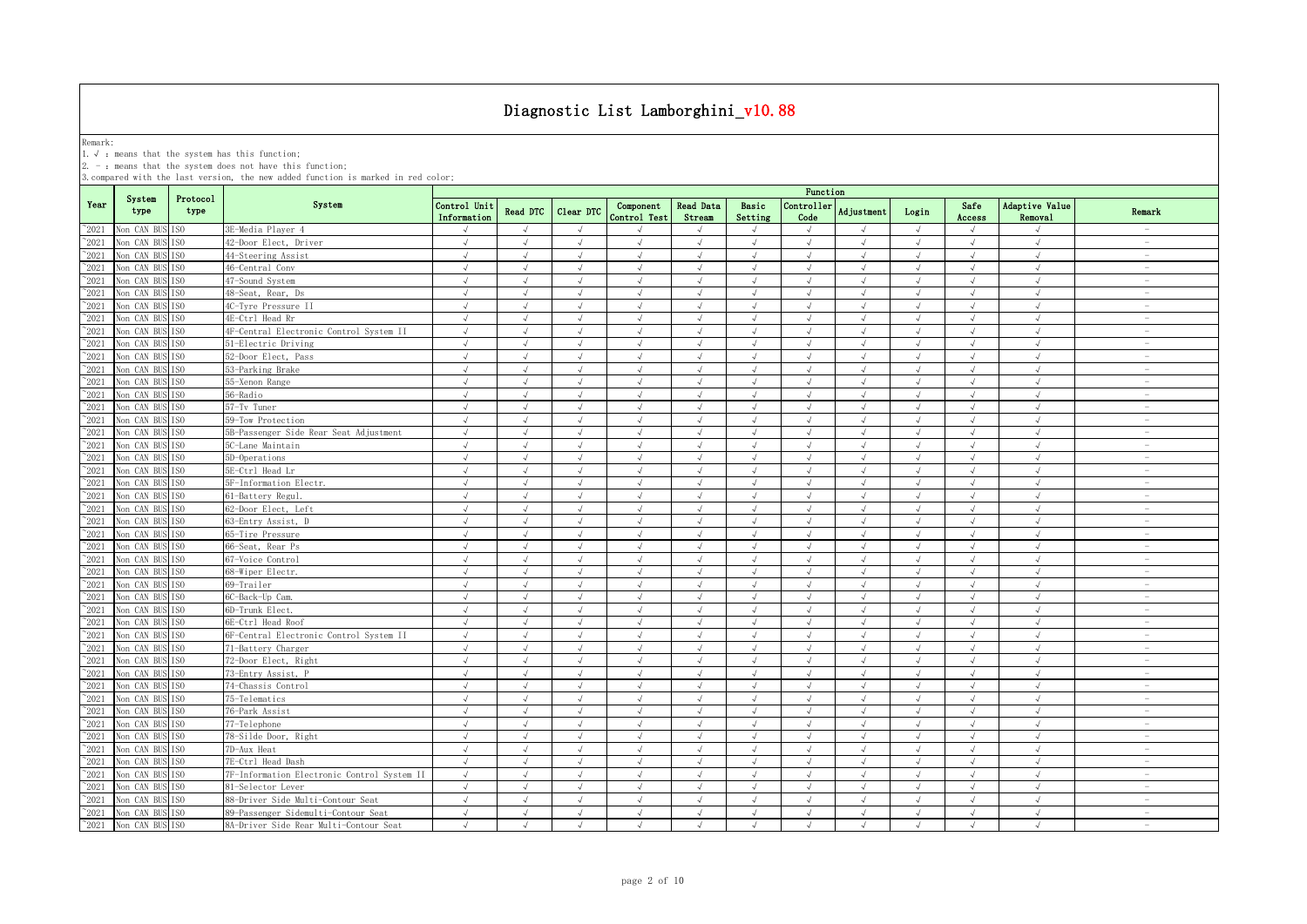Remark:<br>1.√ : means that the system has this function;<br>2. - : means that the system does not have this function;

|                |                      |                  |                                          |                             |                 |               |                           |                            |                  | Function                    |               |            |                |                             |                                 |
|----------------|----------------------|------------------|------------------------------------------|-----------------------------|-----------------|---------------|---------------------------|----------------------------|------------------|-----------------------------|---------------|------------|----------------|-----------------------------|---------------------------------|
| Year           | System<br>type       | Protocol<br>type | System                                   | Control Unit<br>Information | <b>Read DTC</b> | Clear DTC     | Component<br>Control Test | <b>Read Data</b><br>Stream | Basic<br>Setting | Controller<br>Code          | Adjustment    | Login      | Safe<br>Access | Adaptive Value<br>Removal   | Remark                          |
| $^{\circ}2021$ | Non CAN BUS ISO      |                  | 8D-Passenger Siderear Multi-Contour Seat | $\sqrt{ }$                  | $\sqrt{ }$      | $\sqrt{ }$    | $\mathcal{L}$             |                            | $\sqrt{ }$       | $\sqrt{ }$                  | $\sqrt{ }$    | $\sqrt{ }$ | $\sqrt{ }$     | $\sqrt{ }$                  | $\sim$                          |
| 2021           | Non CAN BUS          | ISO              | 8F-Front Left Safety Belt Tensioner      | $\sqrt{ }$                  | $\sqrt{ }$      | $\sqrt{}$     | $\sqrt{}$                 | $\sqrt{ }$                 | $\sqrt{ }$       | $\sqrt{ }$                  | $\sqrt{ }$    | $\sqrt{ }$ | $\sqrt{ }$     | $\sqrt{ }$                  | $\sim$                          |
| 2021           | Non CAN BUS          | ISO.             | 90-Safety Belt Tensioner, Front Right    | $\sqrt{ }$                  | $\sqrt{ }$      | $\sqrt{ }$    | $\sqrt{ }$                | $\sqrt{ }$                 | $\sqrt{ }$       | $\sqrt{ }$                  | $\sqrt{ }$    | $\sqrt{ }$ | $\sqrt{ }$     | $\sqrt{ }$                  | $\overline{\phantom{a}}$        |
| 2021           | Non CAN BUS          | KWP 2000         | 01-Engine                                | $\sqrt{ }$                  | $\mathcal{L}$   | J             | $\sqrt{}$                 |                            | $\sqrt{ }$       | $\sqrt{ }$                  | $\sqrt{ }$    | $\sqrt{ }$ | $\sqrt{ }$     | $\sqrt{ }$                  | $\sim$                          |
| 2021           | Non CAN BUS          | KWP 2000         | 02-Auto Trans                            | $\sqrt{ }$                  | $\sqrt{ }$      | $\sqrt{ }$    | $\sqrt{ }$                |                            | $\sqrt{ }$       | $\sqrt{ }$                  | $\sqrt{ }$    | $\sqrt{ }$ | $\sqrt{ }$     | $\sqrt{ }$                  | $\overline{\phantom{a}}$        |
| $^{\sim}$ 2021 | Non CAN BUS          | WP 2000          | 03-ABS Brakes                            | $\sqrt{ }$                  | $\sqrt{ }$      | $\sqrt{ }$    | $\sqrt{ }$                |                            | $\sqrt{ }$       | $\sqrt{ }$                  | $\sqrt{ }$    | $\sqrt{ }$ | $\sqrt{ }$     | $\sqrt{ }$                  | $\overline{\phantom{m}}$        |
| $^{\sim}2021$  | Non CAN BUS          | KWP 2000         | 05-Acc/Start Auth                        | $\sqrt{ }$                  | $\sqrt{ }$      | $\sqrt{ }$    | $\sqrt{ }$                | $\sqrt{ }$                 | $\sqrt{ }$       | $\sqrt{ }$                  | $\sqrt{ }$    | $\sqrt{ }$ | $\sqrt{ }$     | $\sqrt{ }$                  | $\sim$                          |
| $^{\sim}$ 2021 | Non CAN BUS          | KWP 2000         | 06-Seat Mem Pass                         | $\sqrt{ }$                  | $\sqrt{ }$      | $\sqrt{ }$    | $\sqrt{ }$                |                            | $\sqrt{ }$       | $\sqrt{ }$                  | $\sqrt{ }$    | $\sqrt{ }$ | $\sqrt{ }$     | $\sqrt{ }$                  | $\overline{\phantom{a}}$        |
| $\degree$ 2021 | Non CAN BUS          | <b>KWP 2000</b>  | 07-Control Head                          | $\sqrt{ }$                  | $\sqrt{ }$      | $\sqrt{ }$    | $\sqrt{ }$                | $\sqrt{ }$                 | $\sqrt{ }$       | $\sqrt{ }$                  | $\sqrt{ }$    | $\sqrt{ }$ | $\sqrt{ }$     | $\sqrt{ }$                  | $\hspace{0.1mm}-\hspace{0.1mm}$ |
| $^{\sim}$ 2021 | Non CAN BUS          | KWP 2000         | 08-Auto Hvac                             | $\sqrt{ }$                  | $\sqrt{ }$      | $\sqrt{ }$    | $\sqrt{ }$                | $\sqrt{ }$                 | $\sqrt{ }$       | $\sqrt{ }$                  | $\sqrt{ }$    | $\sqrt{ }$ | $\sqrt{ }$     | $\sqrt{ }$                  | $\sim$                          |
| $\degree$ 2021 | Non CAN BUS          | <b>KWP 2000</b>  | 09-Cent. Elect.                          | $\sqrt{ }$                  | $\sqrt{ }$      | $\sqrt{}$     | $\sqrt{ }$                | $\sqrt{ }$                 | $\sqrt{ }$       | $\sqrt{ }$                  | $\sqrt{ }$    | $\sqrt{ }$ | $\sqrt{ }$     | $\sqrt{2}$                  | $\overline{\phantom{a}}$        |
| $\degree$ 2021 | Non CAN BUS          | KWP 2000         | OD-Silde Door, Left                      | $\sqrt{ }$                  | $\sqrt{ }$      | $\sqrt{ }$    | $\sqrt{}$                 | $\sqrt{ }$                 | $\sqrt{ }$       | $\sqrt{ }$                  | $\sqrt{ }$    | $\sqrt{ }$ | $\sqrt{ }$     | $\sqrt{ }$                  | $\sim$                          |
| $^{\sim}2021$  | Non CAN BUS          | KWP 2000         | OE-Media Player 1                        | $\sqrt{ }$                  | $\sqrt{ }$      | $\sqrt{ }$    | $\sqrt{ }$                | $\sqrt{ }$                 | $\sqrt{ }$       | $\sqrt{ }$                  | $\sqrt{ }$    | $\sqrt{ }$ | $\sqrt{ }$     | $\sqrt{ }$                  | $\sim$                          |
| $^{\sim}2021$  | Non CAN BUS          | KWP 2000         | OF-Digital Radio                         | $\sqrt{ }$                  | $\sqrt{ }$      | $\sqrt{ }$    | $\sqrt{ }$                | $\sqrt{ }$                 | $\sqrt{ }$       | $\sqrt{ }$                  | $\lambda$     | $\sqrt{ }$ | $\sqrt{ }$     | $\sqrt{ }$                  | $\overline{\phantom{a}}$        |
| $\degree$ 2021 | Non CAN BUS          | KWP 2000         | 10-Park/Steer Assist                     | $\sqrt{ }$                  | $\sqrt{ }$      | $\sqrt{ }$    | $\sqrt{ }$                | $\sqrt{ }$                 | $\sqrt{ }$       | $\sqrt{ }$                  | $\sqrt{ }$    | $\sqrt{ }$ | $\sqrt{ }$     | $\sqrt{ }$                  | $\overline{\phantom{a}}$        |
| $^{\sim}2021$  | Non CAN BUS          | KWP 2000         | $11$ -engine $II$                        | $\sqrt{ }$                  | $\sqrt{ }$      | $\sqrt{ }$    | J                         |                            | $\sqrt{ }$       | $\sqrt{ }$                  | $\sqrt{ }$    | $\sqrt{ }$ | $\sqrt{ }$     | $\sqrt{ }$                  | $\sim$                          |
| $^{\sim}2021$  | Non CAN BUS          | WP 2000          | 13-Auto Dist. Reg                        | $\sqrt{ }$                  | $\sqrt{ }$      | $\sqrt{}$     | $\sqrt{ }$                | $\sqrt{ }$                 | $\sqrt{ }$       | $\sqrt{ }$                  | $\sqrt{ }$    | $\sqrt{ }$ | $\sqrt{ }$     | $\sqrt{2}$                  | $\hspace{0.1mm}-\hspace{0.1mm}$ |
| 2021           | Non CAN BUS          | KWP 2000         | 14-Susp. Elect                           | √                           | $\sqrt{ }$      | $\sqrt{ }$    | $\sqrt{ }$                | $\sqrt{ }$                 | $\sqrt{ }$       | $\sqrt{ }$                  | $\sqrt{ }$    | $\sqrt{ }$ | $\sqrt{ }$     | J                           | $\overline{\phantom{a}}$        |
| 2021           | Non CAN BUS          | KWP 2000         | 15-Airbag                                | $\sqrt{}$                   | $\sqrt{ }$      | $\sqrt{ }$    | $\sqrt{}$                 |                            | $\sqrt{ }$       | √                           | $\sqrt{ }$    | $\sqrt{ }$ | $\sqrt{}$      | $\sqrt{ }$                  | $\overline{\phantom{a}}$        |
| $^{\circ}2021$ | Non CAN BUS          | KWP 2000         | 16-Steering Wheel                        | $\sqrt{}$                   | $\sqrt{ }$      | $\sqrt{ }$    | J                         |                            | $\sqrt{ }$       | J                           | $\sqrt{ }$    | $\sqrt{ }$ | $\sqrt{ }$     | J                           | $\sim$                          |
| 2021           | Non CAN BUS          | KWP 2000         | 17-Instruments                           | J                           | $\sqrt{ }$      | $\mathcal{L}$ | $\sqrt{ }$                |                            | $\sqrt{ }$       | $\mathcal{N}_{\mathcal{N}}$ | $\sqrt{ }$    | $\sqrt{ }$ | $\sqrt{ }$     | $\mathcal{N}_{\mathcal{N}}$ | $\overline{\phantom{a}}$        |
| 2021           | Non CAN BUS          | KWP 2000         | 18-Aux. Heat                             |                             | $\sqrt{ }$      | $\mathcal{A}$ | $\sqrt{ }$                |                            | $\mathcal{L}$    | $\mathcal{N}_{\mathcal{N}}$ | $\mathcal{A}$ | $\sqrt{ }$ | $\lambda$      | $\mathcal{N}_{\mathcal{N}}$ |                                 |
| $^{\sim}$ 2021 | Non CAN BUS          | KWP 2000         | 19-CAN Gateway                           | $\sqrt{ }$                  | $\sqrt{ }$      | $\sqrt{ }$    | $\sqrt{ }$                |                            | $\sqrt{ }$       | $\sqrt{ }$                  | $\sqrt{ }$    | $\sqrt{ }$ | $\sqrt{ }$     | $\sqrt{2}$                  | $\overline{\phantom{a}}$        |
| $^{\sim}$ 2021 | Non CAN BUS          | <b>KWP 2000</b>  | 1B-Active Steering                       | $\sqrt{ }$                  | $\sqrt{ }$      | $\sqrt{ }$    | $\sqrt{ }$                | $\sqrt{ }$                 | $\sqrt{ }$       | $\sqrt{ }$                  | $\sqrt{ }$    | $\sqrt{ }$ | $\sqrt{ }$     | $\sqrt{ }$                  | $\sim$                          |
| $^{\sim}$ 2021 | Non CAN BUS          | KWP 2000         | 1C-Position Sensing                      | $\sqrt{ }$                  | $\sqrt{ }$      | $\sqrt{ }$    | $\sqrt{ }$                | $\sqrt{ }$                 | $\sqrt{ }$       | $\sqrt{ }$                  | $\sqrt{ }$    | $\sqrt{ }$ | $\sqrt{ }$     | $\sqrt{ }$                  | $\sim$                          |
| $^{\sim}$ 2021 | Non CAN BUS          | <b>KWP 2000</b>  | 1D-Driver Ident                          | $\sqrt{ }$                  | $\sqrt{ }$      | $\sqrt{ }$    | $\sqrt{ }$                | $\sqrt{ }$                 | $\sqrt{ }$       | $\sqrt{ }$                  | $\sqrt{ }$    | $\sqrt{ }$ | $\sqrt{ }$     | $\sqrt{ }$                  | $\sim$                          |
| $^{\sim}$ 2021 | Non CAN BUS          | <b>KWP 2000</b>  | 1E-Media Player 2                        | $\sqrt{ }$                  | $\sqrt{ }$      | $\sqrt{ }$    | $\sqrt{ }$                | $\sqrt{ }$                 | $\sqrt{ }$       | $\sqrt{ }$                  | $\sqrt{ }$    | $\sqrt{ }$ | $\sqrt{ }$     | $\sqrt{ }$                  | $\sim$                          |
| $\degree$ 2021 | Non CAN BUS          | <b>KWP 2000</b>  | 1F-Sat. Tuner                            | $\sqrt{ }$                  | $\sqrt{ }$      | $\sqrt{ }$    | $\sqrt{ }$                | $\sqrt{ }$                 | $\sqrt{ }$       | $\sqrt{ }$                  | $\sqrt{ }$    | $\sqrt{ }$ | $\sqrt{ }$     | $\sqrt{ }$                  | $\overline{\phantom{a}}$        |
| $\degree$ 2021 | Non CAN BUS          | <b>KWP 2000</b>  | 20-High Beam Assist                      | $\sqrt{ }$                  | $\mathcal{A}$   | $\sqrt{ }$    | $\sqrt{ }$                | $\sqrt{ }$                 | $\sqrt{ }$       | $\sqrt{ }$                  | $\lambda$     | $\sqrt{ }$ | $\sqrt{ }$     | $\sqrt{ }$                  | $\sim$                          |
| $^{\sim}2021$  | Non CAN BUS          | <b>KWP 2000</b>  | 21-engine III                            | $\sqrt{ }$                  | $\sqrt{ }$      | $\sqrt{ }$    | $\sqrt{ }$                | $\sqrt{ }$                 | $\sqrt{ }$       | $\sqrt{ }$                  | $\sqrt{ }$    | $\sqrt{ }$ | $\sqrt{ }$     | $\sqrt{ }$                  | $\sim$                          |
| $^{\sim}2021$  | Non CAN BUS          | KWP 2000         | $22 - Awd$                               | $\sqrt{ }$                  | $\sqrt{ }$      | $\sqrt{ }$    | $\sqrt{ }$                | $\sqrt{ }$                 | $\sqrt{ }$       | $\sqrt{ }$                  | $\sqrt{ }$    | $\sqrt{ }$ | $\sqrt{ }$     | $\sqrt{ }$                  | $\sim$                          |
| $^{\sim}2021$  | Non CAN BUS          | WP 2000          | 23-Brake Booster                         | $\sqrt{ }$                  | $\sqrt{ }$      | $\sqrt{ }$    | $\sqrt{ }$                | $\sqrt{ }$                 | $\sqrt{ }$       | $\sqrt{ }$                  | $\sqrt{ }$    | $\sqrt{ }$ | $\sqrt{ }$     | $\sqrt{ }$                  | $\sim$                          |
| $^{\sim}2021$  | Non CAN BUS          | KWP 2000         | 25-Immobilizer                           | $\sqrt{ }$                  | $\sqrt{ }$      | $\sqrt{ }$    | $\sqrt{ }$                |                            | $\sqrt{ }$       | $\sqrt{ }$                  | $\sqrt{ }$    | $\sqrt{ }$ | $\sqrt{ }$     | $\sqrt{ }$                  | $\overline{\phantom{a}}$        |
| $\degree$ 2021 | Non CAN BUS          | KWP 2000         | 26-Auto Roof                             | $\sqrt{ }$                  | $\sqrt{ }$      | $\sqrt{ }$    | $\sqrt{ }$                | $\sqrt{ }$                 | $\sqrt{ }$       | $\sqrt{ }$                  | $\sqrt{ }$    | $\sqrt{ }$ | $\sqrt{ }$     | $\sqrt{ }$                  | $\sim$                          |
| 2021           | Non CAN BUS          | KWP 2000         | 27-Ctrl Head, Rear                       | $\sqrt{}$                   | $\sqrt{ }$      | J             | $\sqrt{ }$                |                            | J                | J                           | $\sqrt{ }$    |            |                | J                           | $\sim$                          |
| 2021           | Non CAN BUS          | KWP 2000         | 28-Hvac, Rear                            | √                           | $\sqrt{ }$      | $\sqrt{ }$    | √                         |                            | $\sqrt{ }$       | √                           | $\sqrt{ }$    | $\sqrt{ }$ | $\sqrt{}$      | $\sqrt{ }$                  | $\overline{\phantom{a}}$        |
| 2021           | Non CAN BUS          | KWP 2000         | 29-Left Light                            | $\sqrt{ }$                  | $\sqrt{ }$      | $\mathcal{A}$ | $\sqrt{ }$                | $\sqrt{ }$                 | $\sqrt{ }$       | $\sqrt{ }$                  | $\mathcal{L}$ | $\sqrt{ }$ | $\sqrt{ }$     | $\sqrt{ }$                  | $\overline{\phantom{a}}$        |
| 2021           | Non CAN BUS          | KWP 2000         | 2B-Steering column lock                  | J                           | $\sqrt{ }$      | $\sqrt{ }$    | $\sqrt{}$                 |                            | $\sqrt{ }$       | J                           | $\sqrt{ }$    | $\sqrt{ }$ | $\sqrt{ }$     | $\sqrt{ }$                  | $\overline{\phantom{a}}$        |
| $^{\sim}$ 2021 | Non CAN BUS          | KWP 2000         | 2D-Intercom                              | J                           | $\sqrt{ }$      | J             | $\sqrt{ }$                |                            | $\sqrt{ }$       | $\mathcal{N}_{\mathcal{N}}$ | $\sqrt{ }$    |            |                | J                           |                                 |
| $^{\sim}$ 2021 | Non CAN BUS          | KWP 2000         | 2E-Media Player 3                        | J                           | $\sqrt{ }$      | $\sqrt{ }$    | $\sqrt{ }$                |                            | $\sqrt{ }$       | $\sqrt{ }$                  | $\sqrt{ }$    | $\sqrt{ }$ | $\sqrt{ }$     | J                           | $\sim$                          |
| $\degree$ 2021 | Non CAN BUS          | KWP 2000         | 2F-Digital Tv                            | $\sqrt{ }$                  | $\sqrt{ }$      | $\sqrt{ }$    | $\sqrt{ }$                | $\sqrt{ }$                 | $\sqrt{ }$       | $\sqrt{ }$                  | $\sqrt{ }$    | $\sqrt{ }$ | $\sqrt{ }$     | $\sqrt{ }$                  | $\sim$                          |
| $^{\sim}$ 2021 | Non CAN BUS          | KWP 2000         | 31-Engine System-Others                  | $\sqrt{ }$                  | $\sqrt{ }$      | $\sqrt{ }$    | $\sqrt{}$                 |                            | $\sqrt{ }$       | $\sqrt{ }$                  | $\sqrt{ }$    | $\sqrt{ }$ | J              | $\sqrt{ }$                  | $\sim$                          |
| $^{\sim}$ 2021 | Non CAN BUS          | <b>KWP 2000</b>  | 32-Differential Locks                    | $\sqrt{ }$                  | $\sqrt{ }$      | $\sqrt{}$     | $\sqrt{ }$                | $\sqrt{ }$                 | $\sqrt{ }$       | $\sqrt{ }$                  | $\sqrt{ }$    | $\sqrt{ }$ | $\sqrt{ }$     | $\sqrt{2}$                  | $\sim$                          |
| $^{\sim}$ 2021 | Non CAN BUS          | KWP 2000         | 34-Level Control                         | $\sqrt{ }$                  | $\sqrt{ }$      | $\sqrt{ }$    | $\sqrt{}$                 | $\sqrt{ }$                 | $\sqrt{ }$       | $\sqrt{ }$                  | $\sqrt{ }$    | $\sqrt{ }$ | $\sqrt{ }$     | $\sqrt{ }$                  | $\sim$                          |
| $\degree$ 2021 | Non CAN BUS          | <b>KWP 2000</b>  | 36-Seat Mem Drvr                         | $\sqrt{ }$                  | $\sqrt{ }$      | $\sqrt{}$     | $\sqrt{ }$                | $\sqrt{ }$                 | $\sqrt{ }$       | $\sqrt{ }$                  | $\sqrt{ }$    | $\sqrt{ }$ | $\sqrt{ }$     | $\sqrt{2}$                  | $\overline{\phantom{a}}$        |
| $^{\sim}2021$  | Non CAN BUS          | <b>KWP 2000</b>  | 37-Navigation                            | $\sqrt{ }$                  | $\sqrt{ }$      | $\sqrt{ }$    | $\sqrt{ }$                | $\sqrt{ }$                 | $\sqrt{ }$       | $\sqrt{ }$                  | $\sqrt{ }$    | $\sqrt{ }$ | $\sqrt{ }$     | $\sqrt{ }$                  | $\overline{\phantom{a}}$        |
| $^{\sim}$ 2021 | Non CAN BUS KWP 2000 |                  | 38-Roof Electronics                      | $\sqrt{ }$                  | $\sqrt{ }$      | $\sqrt{ }$    | $\sqrt{ }$                | $\sqrt{ }$                 | $\sqrt{ }$       | $\sqrt{ }$                  | $\sqrt{ }$    | $\sqrt{ }$ | $\sqrt{ }$     | $\sqrt{ }$                  | $\sim$                          |
| $^{\sim}$ 2021 | Non CAN BUS KWP 2000 |                  | 39-Right Light                           | $\sqrt{ }$                  | $\sqrt{ }$      | $\sqrt{ }$    | $\sqrt{ }$                | $\sqrt{ }$                 | $\sqrt{ }$       | $\sqrt{ }$                  | $\sqrt{ }$    | $\sqrt{ }$ | $\sqrt{ }$     | $\sqrt{ }$                  | $\sim$                          |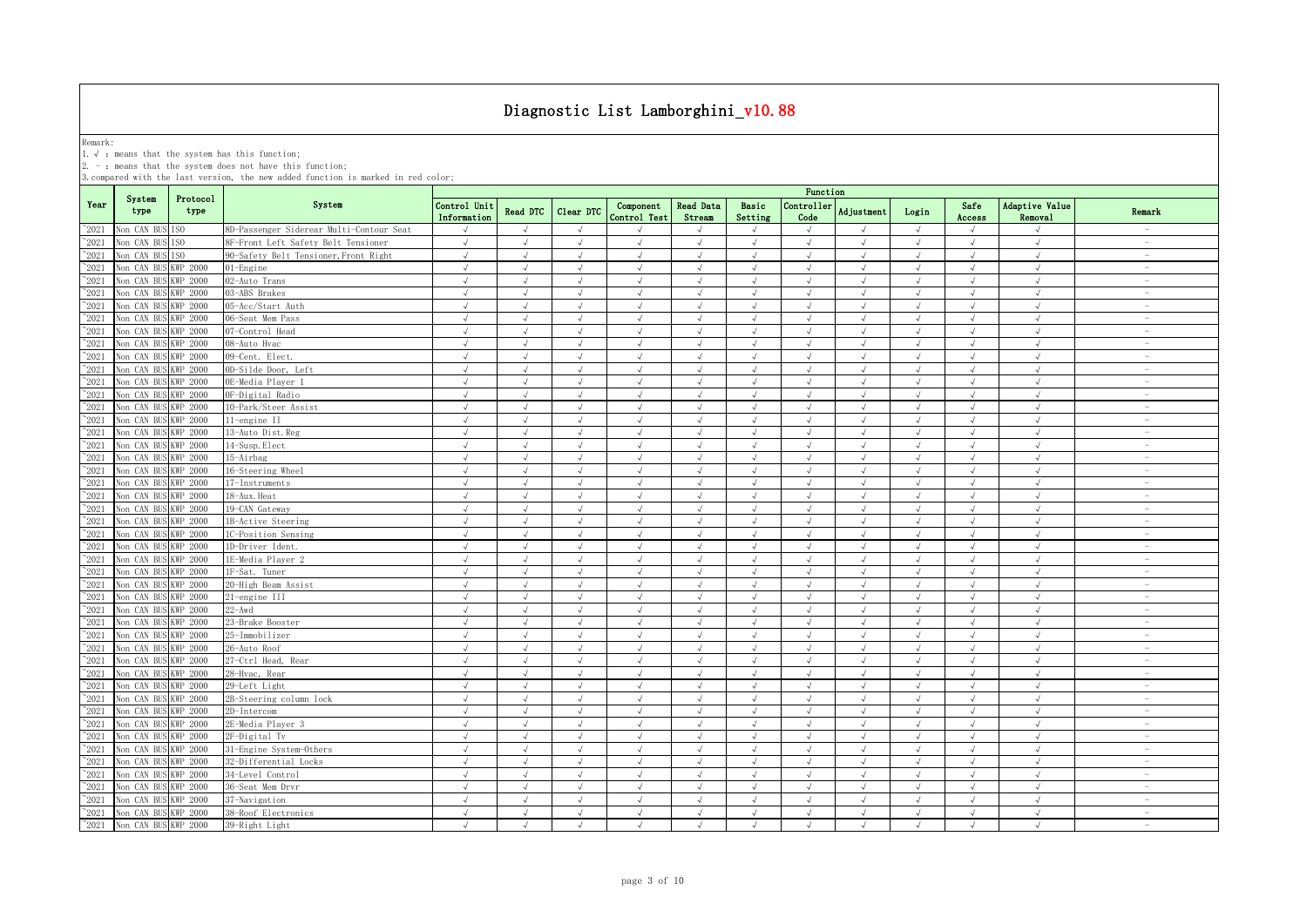Remark:<br>1.√ : means that the system has this function;<br>2. - : means that the system does not have this function;

|                |                      |                  |                                             | Function                    |            |               |                           |                     |                  |                    |               |            |                |                                  |                                 |
|----------------|----------------------|------------------|---------------------------------------------|-----------------------------|------------|---------------|---------------------------|---------------------|------------------|--------------------|---------------|------------|----------------|----------------------------------|---------------------------------|
| Year           | System<br>type       | Protocol<br>type | System                                      | Control Unit<br>Information | Read DTC   | Clear DTC     | Component<br>Control Test | Read Data<br>Stream | Basic<br>Setting | Controller<br>Code | Adjustment    | Login      | Safe<br>Access | Adaptive Value<br><b>Removal</b> | Remark                          |
| $^{\sim}$ 2021 | Non CAN BUS KWP 2000 |                  | 3B-Sensor Electronic Equipment              | J                           | $\sqrt{ }$ | $\sqrt{ }$    |                           |                     | $\sqrt{ }$       |                    |               | $\sqrt{ }$ | $\sqrt{ }$     |                                  | $\overline{\phantom{a}}$        |
| $^{\sim}$ 2021 | Non CAN BUS KWP 2000 |                  | 3C-Lane Change                              | $\sqrt{ }$                  | $\sqrt{ }$ | $\sqrt{ }$    | $\sqrt{ }$                | $\sqrt{ }$          | $\sqrt{ }$       | $\sqrt{ }$         | $\sqrt{ }$    | $\sqrt{ }$ | $\sqrt{ }$     | $\sqrt{ }$                       | $\sim$                          |
| $^{\sim}$ 2021 | Non CAN BUS KWP 2000 |                  | 3D-Special Function                         | $\sqrt{ }$                  | $\sqrt{ }$ | $\sqrt{ }$    | $\sqrt{ }$                | $\sqrt{ }$          | $\sqrt{ }$       | $\sqrt{ }$         | $\sqrt{ }$    | $\sqrt{ }$ | $\sqrt{ }$     | $\sqrt{ }$                       | $\overline{\phantom{a}}$        |
| $^{\sim}$ 2021 | Non CAN BUS KWP 2000 |                  | 3E-Media Player 4                           | $\sqrt{ }$                  | $\sqrt{ }$ | $\sqrt{ }$    | $\sqrt{ }$                | $\sqrt{ }$          | $\sqrt{ }$       | $\sqrt{ }$         | $\sqrt{ }$    | $\sqrt{ }$ | $\sqrt{ }$     | $\sqrt{ }$                       | $\overline{\phantom{a}}$        |
| $^{\sim}$ 2021 | Non CAN BUS KWP 2000 |                  | 42-Door Elect, Driver                       | $\sqrt{ }$                  | $\sqrt{ }$ | $\sqrt{ }$    | $\sqrt{ }$                | $\sqrt{ }$          | $\sqrt{ }$       | $\sqrt{ }$         | $\sqrt{ }$    | $\sqrt{ }$ | $\sqrt{ }$     | $\sqrt{ }$                       | $\sim$                          |
| $^{\sim}$ 2021 | Non CAN BUS KWP 2000 |                  | 44-Steering Assist                          | $\sqrt{ }$                  | $\sqrt{ }$ | $\sqrt{ }$    | $\sqrt{}$                 | $\sqrt{ }$          | $\sqrt{ }$       | $\sqrt{ }$         | $\sqrt{ }$    | $\sqrt{ }$ | $\sqrt{ }$     | $\sqrt{ }$                       | $\sim$                          |
| $^{\circ}2021$ | Von CAN BUS          | KWP 2000         | 46-Central Conv                             | $\sqrt{ }$                  | $\sqrt{ }$ | J             | J                         |                     | $\sqrt{ }$       | $\sqrt{ }$         |               | $\sqrt{ }$ | J              | $\sqrt{ }$                       | $\hspace{0.1mm}-\hspace{0.1mm}$ |
| $^{\sim}$ 2021 | Non CAN BUS KWP 2000 |                  | 47-Sound System                             | $\sqrt{ }$                  | $\sqrt{ }$ | $\sqrt{ }$    | $\sqrt{}$                 |                     | $\sqrt{ }$       | $\sqrt{ }$         | $\sqrt{ }$    | $\sqrt{ }$ | $\sqrt{ }$     | $\sqrt{ }$                       | $\sim$                          |
| $^{\circ}2021$ | Non CAN BUS KWP 2000 |                  | 48-Seat, Rear, Ds                           | $\sqrt{ }$                  | $\sqrt{ }$ | $\sqrt{ }$    | J                         |                     | $\sqrt{ }$       | $\sqrt{ }$         | $\sqrt{ }$    | $\sqrt{ }$ | $\sqrt{ }$     | $\sqrt{ }$                       |                                 |
| $^{\circ}2021$ | Non CAN BUS KWP 2000 |                  | 4C-Tyre Pressure II                         | $\sqrt{ }$                  | $\sqrt{ }$ | $\sqrt{ }$    | J                         |                     | $\sqrt{ }$       | $\sqrt{ }$         | $\sqrt{ }$    | $\sqrt{ }$ | $\sqrt{ }$     | $\sqrt{ }$                       | $\overline{\phantom{0}}$        |
| $^{\sim}$ 2021 | Non CAN BUS KWP 2000 |                  | 4E-Ctrl Head Rr                             | $\sqrt{ }$                  | $\sqrt{ }$ | $\sqrt{ }$    | $\sqrt{ }$                |                     | $\sqrt{ }$       | $\sqrt{ }$         | $\mathcal{L}$ | $\sqrt{ }$ | $\sqrt{ }$     | $\sqrt{ }$                       | $\overline{\phantom{0}}$        |
| $^{\sim}2021$  | Non CAN BUS KWP 2000 |                  | 4F-Central Electronic Control System II     | $\sqrt{ }$                  | $\sqrt{ }$ | $\sqrt{ }$    | $\sqrt{ }$                |                     | $\sqrt{ }$       | $\sqrt{ }$         | $\sqrt{ }$    | $\sqrt{ }$ | $\sqrt{ }$     | $\sqrt{ }$                       | $\overline{\phantom{a}}$        |
| $^{\sim}$ 2021 | Non CAN BUS KWP 2000 |                  | 51-Electric Driving                         | $\sqrt{ }$                  | $\sqrt{ }$ | $\sqrt{ }$    | $\sqrt{ }$                | $\sqrt{ }$          | $\sqrt{ }$       | $\sqrt{ }$         | $\sqrt{ }$    | $\sqrt{ }$ | $\sqrt{ }$     | $\sqrt{ }$                       | $\sim$                          |
| $^{\sim}$ 2021 | Non CAN BUS          | <b>KWP 2000</b>  | 52-Door Elect, Pass                         | $\sqrt{ }$                  | $\sqrt{ }$ | $\sqrt{ }$    | $\sqrt{ }$                | $\sqrt{ }$          | $\sqrt{ }$       | $\sqrt{ }$         | $\sqrt{ }$    | $\sqrt{ }$ | $\sqrt{ }$     | $\sqrt{ }$                       | $\sim$                          |
| $^{\sim}$ 2021 | Non CAN BUS KWP 2000 |                  | 53-Parking Brake                            | $\sqrt{ }$                  | $\sqrt{ }$ | $\sqrt{}$     | $\sqrt{ }$                | $\sqrt{ }$          | $\sqrt{ }$       | $\sqrt{ }$         | $\sqrt{ }$    | $\sqrt{ }$ | $\sqrt{ }$     | $\sqrt{ }$                       | $\overline{\phantom{a}}$        |
| $^{\sim}$ 2021 | Non CAN BUS KWP 2000 |                  | 55-Xenon Range                              | $\sqrt{ }$                  | $\sqrt{ }$ | $\sqrt{ }$    | $\sqrt{}$                 | $\sqrt{ }$          | $\sqrt{ }$       | $\sqrt{ }$         | $\mathcal{L}$ | $\sqrt{ }$ | $\sqrt{ }$     | $\sqrt{ }$                       | $\sim$                          |
| $^{\sim}$ 2021 | Non CAN BUS KWP 2000 |                  | 56-Radio                                    | $\sqrt{}$                   | $\sqrt{ }$ | $\sqrt{ }$    | $\sqrt{ }$                | $\sqrt{ }$          | $\sqrt{ }$       | $\sqrt{ }$         | $\sqrt{ }$    | $\sqrt{ }$ | $\sqrt{}$      | $\sqrt{ }$                       | $\overline{\phantom{a}}$        |
| $^{\sim}$ 2021 | Non CAN BUS KWP 2000 |                  | 57-Tv Tuner                                 | $\sqrt{ }$                  | $\sqrt{ }$ | $\sqrt{ }$    | $\sqrt{ }$                | $\sqrt{ }$          | $\sqrt{ }$       | $\sqrt{ }$         | $\sqrt{ }$    | $\sqrt{ }$ | $\sqrt{ }$     | $\sqrt{ }$                       | $\overline{\phantom{a}}$        |
| $^{\sim}$ 2021 | Non CAN BUS KWP 2000 |                  | 59-Tow Protection                           | $\sqrt{}$                   | $\sqrt{ }$ | $\sqrt{ }$    | $\sqrt{ }$                | $\sqrt{ }$          | $\sqrt{ }$       | $\sqrt{ }$         | $\sqrt{ }$    | $\sqrt{ }$ | $\sqrt{}$      | $\sqrt{ }$                       | $\sim$                          |
| $^{\sim}$ 2021 | Non CAN BUS KWP 2000 |                  | 5B-Passenger Side Rear Seat Adjustment      | $\sqrt{ }$                  | $\sqrt{ }$ | $\sqrt{ }$    | J                         |                     | $\sqrt{ }$       | $\sqrt{ }$         | $\sqrt{ }$    | $\sqrt{ }$ | $\sqrt{ }$     | $\sqrt{ }$                       | $\sim$                          |
| $^{\sim}$ 2021 | Non CAN BUS KWP 2000 |                  | 5C-Lane Maintain                            | $\sqrt{ }$                  | $\sqrt{ }$ | $\sqrt{ }$    | $\sqrt{ }$                | $\sqrt{ }$          | $\sqrt{ }$       | $\sqrt{ }$         | $\sqrt{ }$    | $\sqrt{ }$ | $\sqrt{ }$     | $\sqrt{ }$                       | $\sim$                          |
| $^{\sim}$ 2021 | Non CAN BUS KWP 2000 |                  | 5D-Operations                               | J                           | J          |               | $\sqrt{ }$                |                     | J                |                    |               | J          |                |                                  | $\sim$                          |
| $^{\sim}$ 2021 | Non CAN BUS KWP 2000 |                  | 5E-Ctrl Head Lr                             | $\sqrt{ }$                  | $\sqrt{ }$ | $\sqrt{ }$    | √                         |                     | $\sqrt{ }$       | $\sqrt{ }$         | $\sqrt{ }$    | $\sqrt{ }$ | $\sqrt{ }$     | $\sqrt{ }$                       | $\overline{\phantom{a}}$        |
| $^{\sim}$ 2021 | Non CAN BUS KWP 2000 |                  | 5F-Information Electr.                      | $\sqrt{ }$                  |            | $\mathcal{A}$ |                           |                     | $\mathcal{A}$    |                    |               |            | IJ             |                                  | $\overline{\phantom{a}}$        |
| $^{\sim}$ 2021 | Non CAN BUS KWP 2000 |                  | 61-Battery Regul.                           | $\sqrt{ }$                  | $\sqrt{ }$ | J             | $\sqrt{}$                 |                     | $\sqrt{ }$       | $\sqrt{ }$         |               | $\sqrt{ }$ | J              | $\sqrt{ }$                       |                                 |
| $^{\sim}2021$  | Non CAN BUS KWP 2000 |                  | 62-Door Elect, Left                         | $\sqrt{ }$                  | $\sqrt{ }$ | $\sqrt{ }$    | $\sqrt{ }$                |                     | $\sqrt{ }$       | $\sqrt{ }$         |               | $\sqrt{ }$ | $\sqrt{ }$     | $\sqrt{ }$                       |                                 |
| $^{\sim}2021$  | Non CAN BUS KWP 2000 |                  | 63-Entry Assist, D                          | $\sqrt{ }$                  | $\sqrt{ }$ | $\sqrt{ }$    | $\sqrt{ }$                | $\sqrt{ }$          | $\sqrt{ }$       | $\sqrt{ }$         | $\sqrt{ }$    | $\sqrt{ }$ | $\sqrt{ }$     | $\sqrt{ }$                       | $\sim$                          |
| $^{\sim}2021$  | Non CAN BUS KWP 2000 |                  | 65-Tire Pressure                            | $\sqrt{ }$                  | $\sqrt{ }$ | $\sqrt{}$     | $\sqrt{}$                 | $\sqrt{ }$          | $\sqrt{ }$       | $\sqrt{ }$         | $\sqrt{ }$    | $\sqrt{ }$ | $\sqrt{ }$     | $\sqrt{ }$                       | $\sim$                          |
| $^{\sim}2021$  | Non CAN BUS KWP 2000 |                  | 66-Seat, Rear Ps                            | $\sqrt{ }$                  | $\sqrt{ }$ | $\sqrt{ }$    | $\sqrt{}$                 |                     | $\sqrt{ }$       | $\sqrt{ }$         | $\sqrt{ }$    | $\sqrt{ }$ | $\sqrt{ }$     | $\sqrt{ }$                       | $\overline{\phantom{a}}$        |
| $^{\sim}$ 2021 | Non CAN BUS KWP 2000 |                  | 67-Voice Control                            | $\sqrt{ }$                  | $\sqrt{ }$ | $\sqrt{ }$    | $\sqrt{ }$                | $\sqrt{ }$          | $\sqrt{ }$       | $\sqrt{ }$         | $\sqrt{ }$    | $\sqrt{ }$ | $\sqrt{ }$     | $\sqrt{ }$                       | $\sim$                          |
| $^{\sim}$ 2021 | Non CAN BUS KWP 2000 |                  | 68-Wiper Electr.                            | $\sqrt{ }$                  | $\sqrt{ }$ | $\sqrt{ }$    | $\sqrt{ }$                | $\sqrt{ }$          | $\sqrt{ }$       | $\sqrt{ }$         | $\sqrt{ }$    | $\sqrt{ }$ | $\sqrt{ }$     | $\sqrt{ }$                       | $\overline{\phantom{a}}$        |
| $^{\sim}$ 2021 | Non CAN BUS KWP 2000 |                  | 69-Trailer                                  | $\sqrt{ }$                  | $\sqrt{ }$ | $\sqrt{ }$    | $\sqrt{ }$                | $\sqrt{ }$          | $\sqrt{ }$       | $\sqrt{ }$         | $\sqrt{ }$    | $\sqrt{ }$ | $\sqrt{ }$     | $\sqrt{ }$                       | $\overline{\phantom{a}}$        |
| $^{\sim}$ 2021 | Non CAN BUS KWP 2000 |                  | 6C-Back-Up Cam.                             | $\sqrt{ }$                  | $\sqrt{ }$ | $\sqrt{ }$    | $\sqrt{ }$                | $\sqrt{ }$          | $\sqrt{ }$       | $\sqrt{ }$         | $\sqrt{ }$    | $\sqrt{ }$ | $\sqrt{ }$     | $\sqrt{ }$                       | $\overline{\phantom{a}}$        |
| $^{\sim}$ 2021 | Non CAN BUS KWP 2000 |                  | 6D-Trunk Elect.                             | $\sqrt{ }$                  | $\sqrt{ }$ | $\sqrt{ }$    | $\sqrt{ }$                | $\sqrt{ }$          | $\sqrt{ }$       | $\sqrt{ }$         | $\sqrt{ }$    | $\sqrt{ }$ | $\sqrt{ }$     | $\sqrt{ }$                       | $\overline{\phantom{a}}$        |
| $^{\sim}$ 2021 | Non CAN BUS KWP 2000 |                  | 6E-Ctrl Head Roof                           | $\sqrt{ }$                  | $\sqrt{ }$ | $\sqrt{ }$    | $\sqrt{ }$                | $\sqrt{ }$          | $\sqrt{ }$       | $\sqrt{ }$         | $\sqrt{ }$    | $\sqrt{ }$ | $\sqrt{ }$     | $\sqrt{ }$                       | $\sim$                          |
| $^{\sim}$ 2021 | Non CAN BUS KWP 2000 |                  | 6F-Central Electronic Control System II     | $\sqrt{ }$                  | $\sqrt{ }$ | $\sqrt{}$     | $\sqrt{}$                 | $\sqrt{ }$          | $\sqrt{ }$       | $\sqrt{ }$         | $\sqrt{ }$    | $\sqrt{ }$ | $\sqrt{ }$     | $\sqrt{ }$                       | $\sim$                          |
| $^{\circ}2021$ | Non CAN BUS KWP 2000 |                  | 71-Battery Charger                          | $\sqrt{ }$                  | $\sqrt{ }$ | $\sqrt{ }$    | $\sqrt{ }$                | $\sqrt{ }$          | $\sqrt{ }$       | $\sqrt{ }$         | $\sqrt{ }$    | $\sqrt{ }$ | $\sqrt{ }$     | $\sqrt{ }$                       | $\overline{\phantom{a}}$        |
| $^{\sim}2021$  | Non CAN BUS KWP 2000 |                  | 72-Door Elect, Right                        | J                           | $\sqrt{ }$ | $\sqrt{ }$    | $\sqrt{ }$                |                     | $\sqrt{ }$       | $\sqrt{ }$         | $\sqrt{ }$    | $\sqrt{}$  | $\sqrt{ }$     | $\sqrt{ }$                       | $\overline{\phantom{a}}$        |
| $^{\circ}2021$ | Non CAN BUS KWP 2000 |                  | 73-Entry Assist, 1                          | $\sqrt{ }$                  |            | $\sqrt{ }$    |                           |                     | $\cdot$          |                    |               |            | J              |                                  |                                 |
| $^{\sim}2021$  | Non CAN BUS KWP 2000 |                  | 74-Chassis Control                          | J                           | $\sqrt{ }$ | J             |                           |                     | $\sqrt{ }$       | J                  |               | $\sqrt{ }$ | J              | $\sqrt{ }$                       | $\overline{\phantom{0}}$        |
| $^{\sim}2021$  | Non CAN BUS KWP 2000 |                  | 75-Telematics                               | $\sqrt{ }$                  | $\sqrt{ }$ | $\sqrt{ }$    | $\sqrt{ }$                |                     | $\sqrt{ }$       | $\sqrt{ }$         | $\sqrt{ }$    | $\sqrt{ }$ | $\sqrt{ }$     | $\sqrt{ }$                       |                                 |
| $^{\sim}2021$  | Non CAN BUS KWP 2000 |                  | 76-Park Assist                              | $\sqrt{ }$                  | $\sqrt{ }$ | $\sqrt{ }$    | $\sqrt{}$                 |                     | $\sqrt{ }$       | $\sqrt{ }$         | $\sqrt{ }$    | $\sqrt{ }$ | $\sqrt{ }$     | $\sqrt{ }$                       | $\sim$                          |
| $^{\sim}2021$  | Non CAN BUS KWP 2000 |                  | 77-Telephone                                | $\sqrt{ }$                  | $\sqrt{ }$ | $\sqrt{ }$    | $\sqrt{ }$                | $\sqrt{ }$          | $\sqrt{ }$       | $\sqrt{ }$         | $\sqrt{ }$    | $\sqrt{ }$ | $\sqrt{ }$     | $\sqrt{ }$                       | $\sim$                          |
| $^{\sim}2021$  | Non CAN BUS KWP 2000 |                  | 78-Silde Door, Right                        | $\sqrt{ }$                  | $\sqrt{ }$ | $\sqrt{ }$    | $\sqrt{}$                 | $\sqrt{ }$          | $\sqrt{ }$       | $\sqrt{ }$         | $\sqrt{ }$    | $\sqrt{ }$ | $\sqrt{ }$     | $\sqrt{ }$                       | $\sim$                          |
| $^{\sim}$ 2021 | Non CAN BUS KWP 2000 |                  | 7D-Aux Heat                                 | $\sqrt{ }$                  | $\sqrt{ }$ | $\sqrt{}$     | $\sqrt{ }$                | $\sqrt{ }$          | $\sqrt{ }$       | $\sqrt{ }$         | $\sqrt{ }$    | $\sqrt{ }$ | $\sqrt{ }$     | $\sqrt{ }$                       | $\overline{\phantom{a}}$        |
| $^{\sim}$ 2021 | Non CAN BUS KWP 2000 |                  | 7E-Ctrl Head Dash                           | $\sqrt{ }$                  | $\sqrt{ }$ | $\sqrt{ }$    | $\sqrt{}$                 | $\sqrt{ }$          | $\sqrt{ }$       | $\sqrt{ }$         | $\mathcal{L}$ | $\sqrt{ }$ | $\sqrt{ }$     | $\sqrt{ }$                       | $\overline{\phantom{a}}$        |
| $^{\sim}$ 2021 | Non CAN BUS KWP 2000 |                  | 7F-Information Electronic Control System II | $\sqrt{ }$                  | $\sqrt{ }$ | $\sqrt{ }$    | $\sqrt{ }$                | $\sqrt{ }$          | $\sqrt{ }$       | $\sqrt{ }$         | $\sqrt{ }$    | $\sqrt{ }$ | $\sqrt{ }$     | $\sqrt{ }$                       | $\overline{\phantom{a}}$        |
| $^{\sim}$ 2021 | Non CAN BUS KWP 2000 |                  | 81-Selector Lever                           | $\sqrt{ }$                  | $\sqrt{ }$ | $\sqrt{ }$    | $\sqrt{ }$                | $\sqrt{ }$          | $\sqrt{ }$       | $\sqrt{ }$         | $\mathcal{L}$ | $\sqrt{ }$ | $\sqrt{ }$     | $\sqrt{ }$                       | $\overline{\phantom{a}}$        |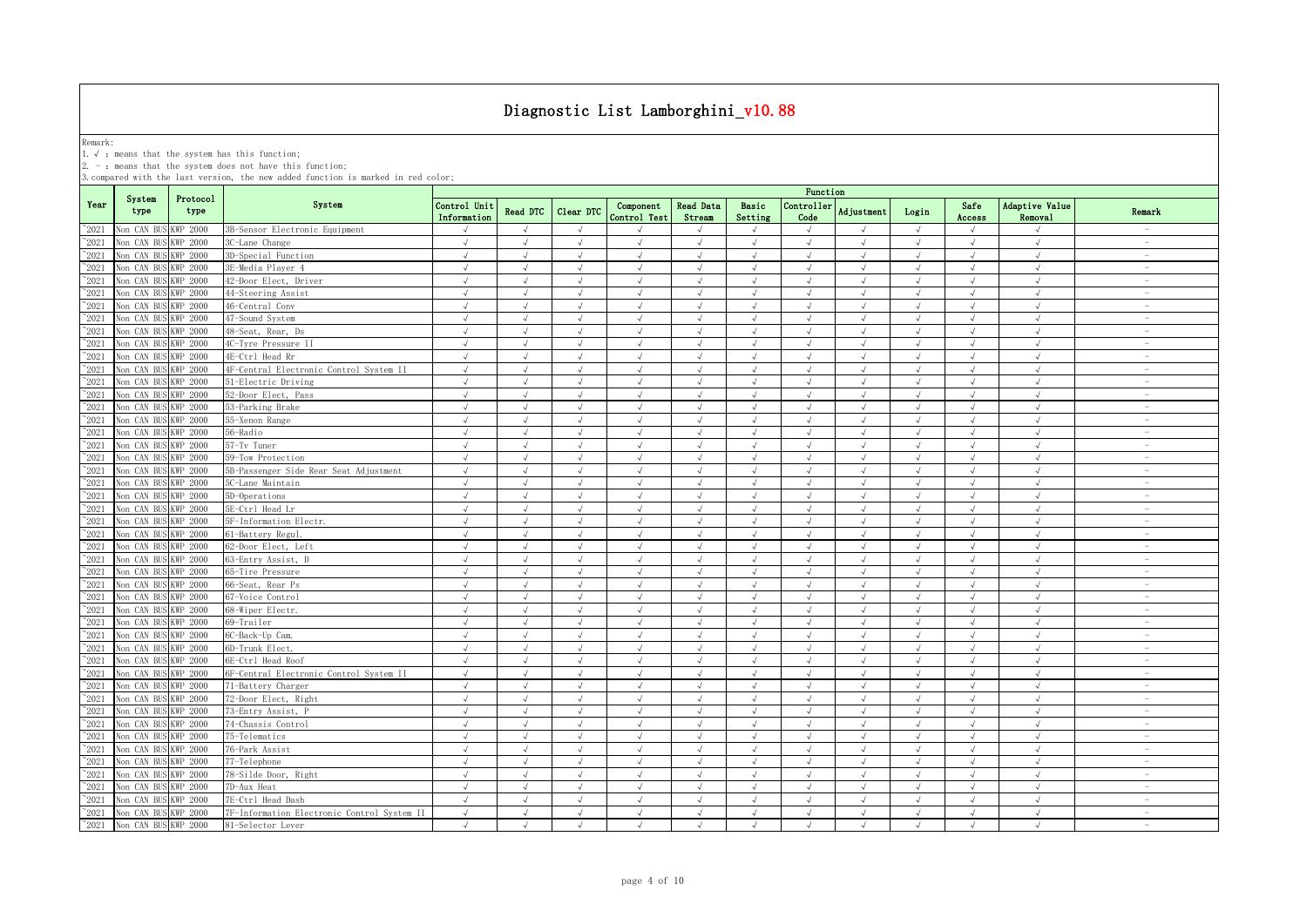Remark:<br>1.√ : means that the system has this function;<br>2. - : means that the system does not have this function;

|                |                      |                  |                                          | Function                    |               |            |                           |                            |                             |                    |                   |            |                |                                         |                                 |
|----------------|----------------------|------------------|------------------------------------------|-----------------------------|---------------|------------|---------------------------|----------------------------|-----------------------------|--------------------|-------------------|------------|----------------|-----------------------------------------|---------------------------------|
| Year           | System<br>type       | Protocol<br>type | System                                   | Control Unit<br>Information | Read DTC      | Clear DTC  | Component<br>Control Test | <b>Read Data</b><br>Stream | Basic<br>Setting            | Controller<br>Code | <b>Adjustment</b> | Login      | Safe<br>Access | <b>Adaptive Value</b><br><b>Removal</b> | Remark                          |
| $^{\sim}2021$  | Non CAN BUS KWP 2000 |                  | 88-Driver Side Multi-Contour Seat        | $\sqrt{ }$                  |               | $\sqrt{ }$ |                           |                            | $\mathcal{A}$               | $\sqrt{ }$         |                   | $\sqrt{ }$ |                |                                         | $\overline{\phantom{a}}$        |
| $^{\sim}2021$  | Non CAN BU           | <b>KWP 2000</b>  | 89-Passenger Sidemulti-Contour Seat      | $\sqrt{ }$                  | $\sqrt{ }$    | $\sqrt{ }$ | $\sqrt{ }$                | $\sqrt{ }$                 | $\sqrt{ }$                  | $\sqrt{ }$         | $\sqrt{ }$        | $\sqrt{ }$ | $\sqrt{ }$     | $\sqrt{ }$                              | $\overline{\phantom{a}}$        |
| $^{\sim}2021$  | Non CAN BUS          | <b>KWP 2000</b>  | 8A-Driver Side Rear Multi-Contour Seat   | $\sqrt{ }$                  | $\sqrt{ }$    | $\sqrt{ }$ | $\sqrt{ }$                | $\sqrt{ }$                 | $\sqrt{ }$                  | $\sqrt{ }$         | $\sqrt{ }$        | $\sqrt{ }$ | $\sqrt{ }$     | $\sqrt{ }$                              | $\sim$                          |
| $^{\sim}2021$  | Non CAN BUS KWP 2000 |                  | 8D-Passenger Siderear Multi-Contour Seat | $\sqrt{ }$                  | $\sqrt{ }$    | $\sqrt{ }$ | $\sqrt{ }$                | $\sqrt{ }$                 | $\sqrt{ }$                  | $\checkmark$       | $\sqrt{ }$        | $\sqrt{ }$ | $\sqrt{ }$     | $\sqrt{ }$                              | $\sim$                          |
| $^{\sim}2021$  | Non CAN BUS KWP 2000 |                  | 8F-Front Left Safety Belt Tensioner      | $\sqrt{ }$                  | $\sqrt{ }$    | $\sqrt{ }$ | $\sqrt{ }$                | $\sqrt{ }$                 | $\sqrt{ }$                  | $\sqrt{ }$         | $\sqrt{ }$        | $\sqrt{ }$ | $\sqrt{ }$     | $\sqrt{ }$                              | $\sim$                          |
| $^{\sim}2021$  | Non CAN BUS KWP 2000 |                  | 90-Safety Belt Tensioner, Front Right    | $\sqrt{ }$                  | $\sqrt{ }$    | $\sqrt{ }$ | $\sqrt{ }$                | $\sqrt{ }$                 | $\sqrt{ }$                  | $\sqrt{ }$         | $\sqrt{ }$        | $\sqrt{ }$ | $\sqrt{ }$     | $\sqrt{ }$                              | $\overline{\phantom{a}}$        |
| $^{\sim}2021$  | CAN BUS              | TP               | $01$ -Engine                             | $\sqrt{ }$                  | $\sqrt{ }$    | $\sqrt{ }$ | $\sqrt{ }$                | $\sqrt{ }$                 | $\sqrt{ }$                  | $\sqrt{ }$         | $\lambda$         | $\sqrt{ }$ | $\sqrt{ }$     | $\sqrt{ }$                              | $\overline{\phantom{a}}$        |
| 2021           | CAN BUS              | TP               | 02-Auto Trans                            | $\sqrt{ }$                  | $\sqrt{ }$    | $\sqrt{ }$ | $\sqrt{2}$                | $\sqrt{ }$                 | $\sqrt{ }$                  | $\sqrt{ }$         | $\sqrt{ }$        | $\sqrt{ }$ | $\sqrt{ }$     | $\sqrt{ }$                              | $\sim$                          |
| $^{\sim}2021$  | CAN BUS              | TP               | 03-ABS Brakes                            | $\sqrt{}$                   | $\sqrt{ }$    | $\sqrt{ }$ | $\sqrt{ }$                | $\sqrt{ }$                 | $\sqrt{ }$                  | $\sqrt{ }$         | $\sqrt{ }$        | $\sqrt{}$  | $\sqrt{ }$     | $\sqrt{ }$                              | $\hspace{0.1mm}-\hspace{0.1mm}$ |
| 2021           | CAN BUS              | TP               | 05-Acc/Start Auth                        | $\sqrt{ }$                  | $\sqrt{ }$    | $\sqrt{ }$ | $\sqrt{ }$                | $\sqrt{ }$                 | $\sqrt{ }$                  | $\sqrt{ }$         | $\sqrt{ }$        | $\sqrt{ }$ | $\sqrt{ }$     | $\sqrt{ }$                              | $\overline{\phantom{a}}$        |
| 2021           | CAN BUS              | TP               | 06-Seat Mem Pass                         | $\sqrt{ }$                  | J             | $\sqrt{ }$ | J                         |                            | $\sqrt{ }$                  | $\sqrt{ }$         |                   | $\sqrt{}$  | √              | $\sqrt{ }$                              | $\sim$                          |
| 2021           | CAN BUS              | TP               | 07-Control Head                          | $\sqrt{ }$                  | $\mathcal{L}$ | $\sqrt{ }$ | J                         |                            | J                           |                    |                   | $\sqrt{ }$ |                |                                         | $\sim$                          |
| $^{\sim}2021$  | CAN BUS              | TP               | 08-Auto Hvac                             | $\sqrt{ }$                  | $\mathcal{L}$ | $\sqrt{ }$ | $\sqrt{ }$                |                            | $\mathcal{A}$               | $\sqrt{ }$         |                   | $\sqrt{ }$ | J              | J                                       | $\overline{\phantom{a}}$        |
| $\degree$ 2021 | CAN BUS              | TP               | 09-Cent. Elect.                          | $\sqrt{ }$                  |               | $\sqrt{ }$ |                           |                            | J                           | $\sqrt{ }$         |                   | $\sqrt{ }$ | J              |                                         | L,                              |
| $^{\sim}2021$  | CAN BUS              | TP               | 0D-Silde Door, Left                      | $\sqrt{ }$                  | $\sqrt{ }$    | $\sqrt{ }$ | $\sqrt{ }$                | $\sqrt{ }$                 | $\sqrt{ }$                  | $\sqrt{ }$         | $\sqrt{ }$        | $\sqrt{ }$ | $\sqrt{ }$     | $\sqrt{ }$                              | $\sim$                          |
| $\degree$ 2021 | CAN BUS              | TP               | 0E-Media Plaver 1                        | $\sqrt{ }$                  | $\sqrt{ }$    | $\sqrt{ }$ | $\sqrt{ }$                | $\sqrt{ }$                 | $\sqrt{2}$                  | $\sqrt{ }$         | $\sqrt{ }$        | $\sqrt{ }$ | $\sqrt{ }$     | $\sqrt{ }$                              | $\sim$                          |
| $\degree$ 2021 | CAN BUS              | TP               | OF-Digital Radio                         | $\sqrt{ }$                  | $\sqrt{ }$    | $\sqrt{ }$ | $\sqrt{ }$                | $\sqrt{ }$                 | $\sqrt{ }$                  | $\sqrt{ }$         | $\sqrt{ }$        | $\sqrt{ }$ | $\sqrt{ }$     | $\sqrt{ }$                              | $\sim$                          |
| $\degree$ 2021 | CAN BUS              | TP               | 10-Park/Steer Assist                     | $\sqrt{ }$                  | $\sqrt{ }$    | $\sqrt{ }$ | $\sqrt{ }$                | $\sqrt{ }$                 | $\sqrt{ }$                  | $\sqrt{ }$         | $\lambda$         | $\sqrt{ }$ | $\sqrt{ }$     | $\sqrt{ }$                              | $\sim$                          |
| $^{\sim}2021$  | CAN BUS              | TP               | 11-engine II                             | $\sqrt{ }$                  | $\sqrt{ }$    | $\sqrt{ }$ | $\sqrt{ }$                | $\sqrt{ }$                 | $\sqrt{ }$                  | $\sqrt{ }$         | $\sqrt{ }$        | $\sqrt{ }$ | $\sqrt{ }$     | $\sqrt{ }$                              | $\overline{\phantom{a}}$        |
| $^{\sim}2021$  | CAN BUS              | TP               | 13-Auto Dist. Reg                        | $\sqrt{ }$                  | $\sqrt{ }$    | $\sqrt{ }$ | $\sqrt{ }$                | $\sqrt{ }$                 | $\sqrt{ }$                  | $\sqrt{ }$         | $\lambda$         | $\sqrt{ }$ | $\sqrt{ }$     | $\sqrt{ }$                              | $\sim$                          |
| $^{\sim}2021$  | CAN BUS              | TP               | 14-Susp. Elect                           | $\sqrt{ }$                  | $\sqrt{ }$    | $\sqrt{ }$ | $\sqrt{ }$                | $\sqrt{ }$                 | $\sqrt{ }$                  | $\sqrt{ }$         | $\sqrt{ }$        | $\sqrt{ }$ | $\sqrt{ }$     | $\sqrt{ }$                              | $\sim$                          |
| $^{\sim}2021$  | CAN BUS              | TP               | 15-Airbag                                | $\sqrt{ }$                  | $\sqrt{ }$    | $\sqrt{ }$ | $\sqrt{ }$                | $\sqrt{ }$                 | $\sqrt{ }$                  | $\sqrt{ }$         | $\sqrt{ }$        | $\sqrt{ }$ | $\sqrt{ }$     | $\sqrt{ }$                              | $\sim$                          |
| 2021           | CAN BUS              | TP               | 16-Steering Wheel                        | $\sqrt{ }$                  | $\sqrt{ }$    | $\sqrt{ }$ | $\sqrt{ }$                | $\sqrt{ }$                 | $\sqrt{ }$                  | $\sqrt{ }$         | $\sqrt{ }$        | $\sqrt{ }$ | $\sqrt{ }$     | $\sqrt{ }$                              | $\sim$                          |
| 2021           | CAN BUS              | TP               | 17-Instruments                           | $\sqrt{ }$                  |               | $\sqrt{ }$ |                           |                            | J                           | $\sqrt{ }$         |                   | $\sqrt{ }$ | J              | $\sqrt{ }$                              | <b>AGL Meter Test</b>           |
| 2021           | CAN BUS              | TP               | 18-Aux. Heat                             | $\sqrt{ }$                  | $\sqrt{ }$    | $\sqrt{ }$ | $\sqrt{ }$                | $\sqrt{ }$                 | $\sqrt{ }$                  | $\sqrt{ }$         | $\lambda$         | $\sqrt{ }$ | √              | $\sqrt{ }$                              | $\overline{\phantom{a}}$        |
| 2021           | CAN BUS              | TP               | 19-CAN Gateway                           | $\sqrt{ }$                  |               | $\sqrt{ }$ | ار                        |                            | $\cdot$                     | $\sqrt{ }$         |                   | $\sqrt{ }$ | J              | $\sqrt{ }$                              | $\overline{\phantom{a}}$        |
| $^{\circ}2021$ | CAN BUS              | TP               | 1B-Active Steering                       | $\sqrt{ }$                  | J             | $\sqrt{ }$ | $\sqrt{ }$                | $\sqrt{ }$                 | $\sqrt{ }$                  | $\sqrt{ }$         |                   | $\sqrt{ }$ | $\sqrt{ }$     | $\sqrt{ }$                              | $\overline{\phantom{a}}$        |
| $^{\sim}2021$  | CAN BUS              | TP               | 1C-Position Sensing                      | $\sqrt{ }$                  | $\sqrt{ }$    | $\sqrt{ }$ | $\sqrt{ }$                | $\sqrt{ }$                 | J                           | $\sqrt{ }$         | $\sqrt{ }$        | $\sqrt{ }$ | $\sqrt{ }$     | $\sqrt{ }$                              | $\sim$                          |
| $^{\circ}2021$ | CAN BUS              | TP               | 1D-Driver Ident                          | $\sqrt{ }$                  | $\sqrt{ }$    | $\sqrt{ }$ | $\sqrt{ }$                | $\sqrt{ }$                 | $\sqrt{ }$                  | $\sqrt{ }$         | $\sqrt{ }$        | $\sqrt{ }$ | $\sqrt{ }$     | $\sqrt{ }$                              | $\sim$                          |
| $^{\sim}2021$  | CAN BUS              | TP               | 1E-Media Plaver 2                        | $\sqrt{ }$                  | $\sqrt{ }$    | $\sqrt{ }$ | $\sqrt{ }$                | $\sqrt{ }$                 | $\sqrt{ }$                  | $\sqrt{ }$         | $\sqrt{ }$        | $\sqrt{ }$ | $\sqrt{ }$     | $\sqrt{ }$                              | $\sim$                          |
| $^{\circ}2021$ | CAN BUS              | TP               | 1F-Sat. Tuner                            | $\sqrt{ }$                  | $\sqrt{ }$    | $\sqrt{ }$ | $\sqrt{ }$                | $\sqrt{ }$                 | $\sqrt{ }$                  | $\sqrt{ }$         | $\sqrt{ }$        | $\sqrt{ }$ | $\sqrt{ }$     | $\sqrt{ }$                              | $\sim$                          |
| $\degree$ 2021 | CAN BUS              | TP               | 20-High Beam Assist                      | $\sqrt{ }$                  | $\sqrt{ }$    | $\sqrt{ }$ | $\sqrt{ }$                | $\sqrt{ }$                 | $\sqrt{ }$                  | $\sqrt{ }$         | $\sqrt{ }$        | $\sqrt{ }$ | $\sqrt{ }$     | $\sqrt{ }$                              | $\overline{\phantom{a}}$        |
| $^{\sim}2021$  | CAN BUS              | TP               | 21-engine III                            | $\sqrt{ }$                  | $\sqrt{ }$    | $\sqrt{ }$ | $\sqrt{ }$                | $\sqrt{ }$                 | $\sqrt{ }$                  | $\sqrt{ }$         | $\sqrt{ }$        | $\sqrt{ }$ | $\sqrt{ }$     | $\sqrt{ }$                              | $\sim$                          |
| $^{\sim}2021$  | CAN BUS              | TP               | $22 - Awd$                               | $\sqrt{ }$                  | $\sqrt{ }$    | $\sqrt{ }$ | $\sqrt{ }$                | $\sqrt{ }$                 | $\sqrt{ }$                  | $\sqrt{ }$         | $\sqrt{ }$        | $\sqrt{ }$ | $\sqrt{ }$     | $\sqrt{ }$                              | $\sim$                          |
| $^{\sim}2021$  | CAN BUS              | TP               | 23-Brake Booster                         | $\sqrt{ }$                  | $\sqrt{ }$    | $\sqrt{ }$ | $\sqrt{ }$                | $\sqrt{ }$                 | $\sqrt{ }$                  | $\sqrt{ }$         | $\lambda$         | $\sqrt{ }$ | $\sqrt{ }$     | $\sqrt{ }$                              | $\sim$                          |
| 2021           | CAN BUS              | TP               | 25-Immobilizer                           | $\sqrt{ }$                  | $\sqrt{ }$    | $\sqrt{ }$ | $\sqrt{ }$                | $\sqrt{}$                  | $\sqrt{ }$                  | $\sqrt{ }$         | $\sqrt{ }$        | $\sqrt{ }$ | $\sqrt{ }$     | $\sqrt{}$                               | $\sim$                          |
| $^{\circ}2021$ | CAN BUS              | TP               | 26-Auto Roof                             | $\sqrt{ }$                  | $\sqrt{ }$    | $\sqrt{ }$ | $\sqrt{ }$                | $\sqrt{ }$                 | $\sqrt{ }$                  | $\sqrt{ }$         | $\sqrt{ }$        | $\sqrt{ }$ | $\sqrt{ }$     | $\sqrt{ }$                              | $\sim$                          |
| 2021           | CAN BUS              | TP               | 27-Ctrl Head, Rear                       | $\sqrt{ }$                  | $\sqrt{ }$    | $\sqrt{ }$ | J                         | $\sqrt{ }$                 | $\sqrt{ }$                  | $\sqrt{ }$         | $\lambda$         | $\sqrt{ }$ | J              | $\sqrt{ }$                              | $\sim$                          |
| 2021           | CAN BUS              | TP               | 28-Hvac, Rear                            | $\sqrt{ }$                  |               | $\sqrt{ }$ |                           |                            | J                           | $\sqrt{ }$         |                   | $\sqrt{ }$ | $\sqrt{2}$     |                                         | $\sim$                          |
| $^{\circ}2021$ | CAN BUS              | TP               | 29-Left Light                            | $\sqrt{ }$                  |               | $\sqrt{ }$ |                           |                            | $\sqrt{ }$                  | $\sqrt{ }$         |                   | $\sqrt{ }$ | J              | $\sqrt{ }$                              | $\overline{\phantom{0}}$        |
| $\degree$ 2021 | CAN BUS              | TP               | 2B-Steering column lock                  | $\sqrt{ }$                  | J             | $\sqrt{ }$ | $\sqrt{ }$                | $\sqrt{ }$                 | J                           | $\sqrt{ }$         | $\sqrt{ }$        | $\sqrt{ }$ | $\sqrt{ }$     | $\sqrt{ }$                              | $\overline{\phantom{0}}$        |
| $^{\sim}2021$  | CAN BUS              | TP               | 2D-Intercom                              | $\sqrt{ }$                  | $\mathcal{A}$ | $\sqrt{ }$ |                           | J                          | J                           | $\sqrt{ }$         |                   | $\sqrt{ }$ | $\sqrt{2}$     | J                                       | $\overline{\phantom{a}}$        |
| $^{\sim}2021$  | CAN BUS              | TP               | 2E-Media Player 3                        | $\sqrt{ }$                  | $\sqrt{ }$    | $\sqrt{ }$ | $\sqrt{ }$                | $\sqrt{ }$                 | $\sqrt{ }$                  | $\sqrt{ }$         | $\sqrt{ }$        | $\sqrt{ }$ | $\sqrt{ }$     | $\sqrt{ }$                              | $\sim$                          |
| $\degree$ 2021 | CAN BUS              | TP               | 2F-Digital Tv                            | $\sqrt{ }$                  | $\sqrt{2}$    | $\sqrt{ }$ | $\sqrt{2}$                | $\sqrt{ }$                 | $\sqrt{ }$                  | $\sqrt{ }$         | $\sqrt{ }$        | $\sqrt{ }$ | $\sqrt{ }$     | $\sqrt{ }$                              | $\sim$                          |
| $^{\sim}2021$  | CAN BUS              | TP               | 31-Engine System-Others                  | $\sqrt{ }$                  | $\sqrt{ }$    | $\sqrt{ }$ | $\sqrt{ }$                | $\sqrt{ }$                 | $\sqrt{ }$                  | $\sqrt{ }$         | $\sqrt{ }$        | $\sqrt{ }$ | $\sqrt{ }$     | $\sqrt{ }$                              | $\overline{\phantom{a}}$        |
| $\degree$ 2021 | CAN BUS              | TP               | 32-Differential Locks                    | $\sqrt{ }$                  | $\sqrt{ }$    | $\sqrt{ }$ | $\sqrt{ }$                | $\sqrt{ }$                 | $\sqrt{ }$                  | $\sqrt{ }$         | $\lambda$         | $\sqrt{ }$ | $\sqrt{ }$     | $\sqrt{ }$                              | $\sim$                          |
| $^{\sim}2021$  | CAN BUS              | TP               | 34-Level Control                         | $\sqrt{ }$                  | $\sqrt{ }$    | $\sqrt{ }$ | $\sqrt{ }$                | $\sqrt{ }$                 | $\sqrt{ }$                  | $\sqrt{ }$         | $\sqrt{ }$        | $\sqrt{ }$ | $\sqrt{ }$     | $\sqrt{ }$                              | $\overline{\phantom{a}}$        |
| $^{\sim}$ 2021 | CAN BUS              | TP               | 36-Seat Mem Drvr                         | $\sqrt{ }$                  | $\sqrt{ }$    | $\sqrt{ }$ | $\sqrt{ }$                | $\sqrt{ }$                 | $\mathcal{N}_{\mathcal{N}}$ | $\sqrt{ }$         | $\lambda$         | $\sqrt{ }$ | $\sqrt{ }$     | $\sqrt{ }$                              | $\sim$                          |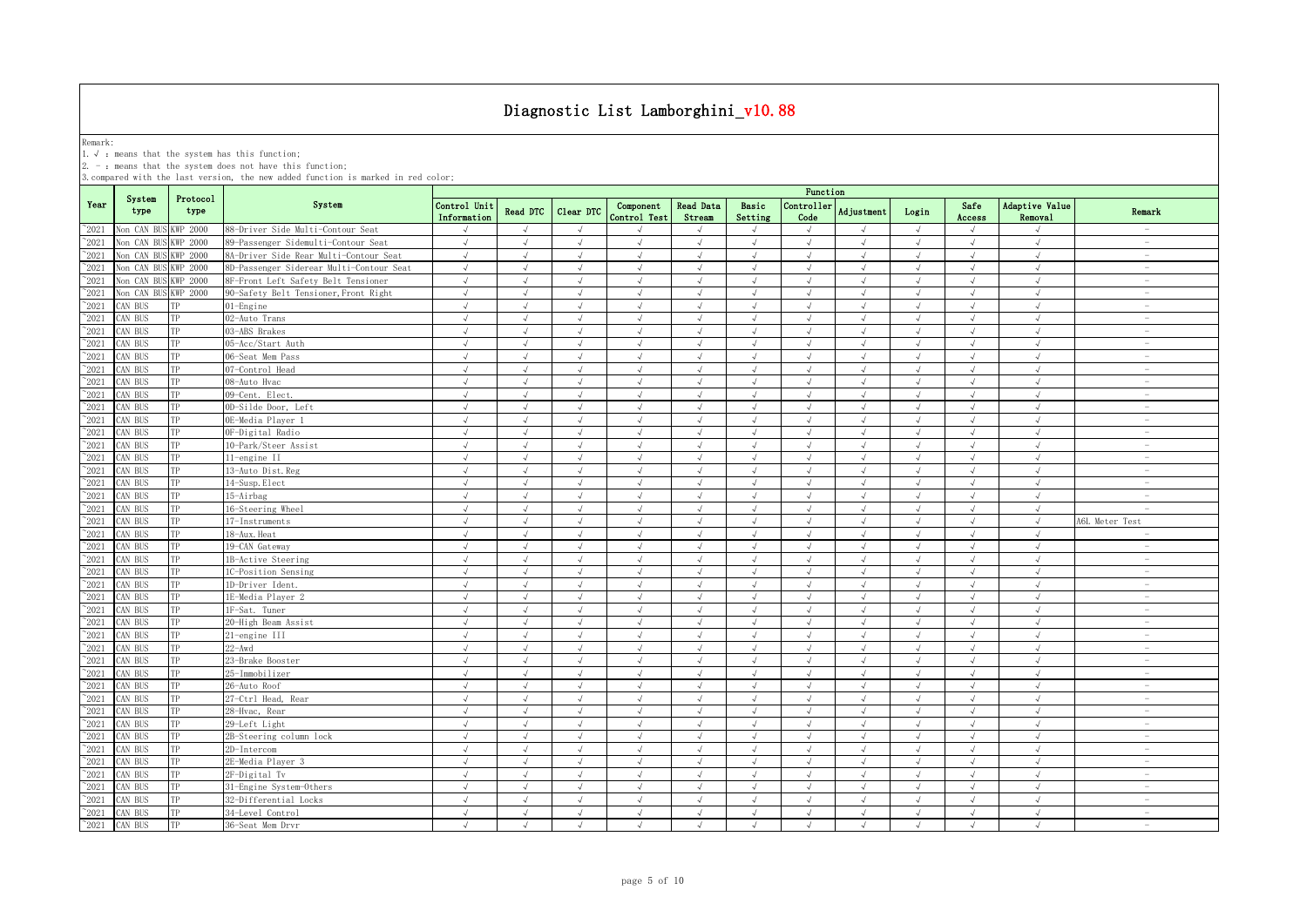Remark:<br>1.√ : means that the system has this function;<br>2. - : means that the system does not have this function;

|                 |                |                  |                                         | Function                    |                 |            |                           |                            |                  |                    |                   |            |                |                           |                                 |
|-----------------|----------------|------------------|-----------------------------------------|-----------------------------|-----------------|------------|---------------------------|----------------------------|------------------|--------------------|-------------------|------------|----------------|---------------------------|---------------------------------|
| Year            | System<br>type | Protocol<br>type | System                                  | Control Unit<br>Information | <b>Read DTC</b> | Clear DTC  | Component<br>Control Test | <b>Read Data</b><br>Stream | Basic<br>Setting | Controller<br>Code | <b>Adjustment</b> | Login      | Safe<br>Access | Adaptive Value<br>Removal | Remark                          |
| $\degree$ 2021  | CAN BUS        | TP               | 37-Navigation                           | $\sqrt{}$                   | $\sqrt{ }$      | $\sqrt{ }$ | $\mathcal{L}$             | $\sqrt{ }$                 | $\sqrt{ }$       | $\sqrt{ }$         | $\sqrt{ }$        | $\sqrt{ }$ | $\sqrt{ }$     | $\sqrt{ }$                | $\sim$                          |
| $^{\sim}$ 2021  | AN BUS         | TP               | 38-Roof Electronics                     | $\sqrt{ }$                  | $\sqrt{ }$      | $\sqrt{ }$ | $\sqrt{ }$                | $\sqrt{ }$                 | $\sqrt{ }$       | $\sqrt{ }$         | $\sqrt{ }$        | $\sqrt{ }$ | $\sqrt{ }$     | $\sqrt{ }$                | $\sim$                          |
| $^{\sim}$ 2021  | CAN BUS        | TP               | 39-Right Light                          | $\sqrt{ }$                  | $\sqrt{ }$      | $\sqrt{ }$ | $\sqrt{ }$                | $\sqrt{ }$                 | $\sqrt{ }$       | $\sqrt{ }$         | $\sqrt{ }$        | $\sqrt{ }$ | $\sqrt{ }$     | $\sqrt{ }$                | $\overline{\phantom{a}}$        |
| $^{\sim}$ 2021  | CAN BUS        | TP               | 3B-Sensor Electronic Equipment          | $\sqrt{ }$                  | $\sqrt{ }$      | $\sqrt{ }$ | $\sqrt{ }$                | $\sqrt{ }$                 | $\sqrt{ }$       | $\sqrt{ }$         | $\sqrt{ }$        | $\sqrt{ }$ | $\sqrt{ }$     | $\sqrt{ }$                | $\sim$                          |
| $^{\sim}$ 2021  | AN BUS         | TP               | 3C-Lane Change                          | $\sqrt{ }$                  | $\sqrt{ }$      | $\sqrt{ }$ | $\sqrt{ }$                | $\sqrt{ }$                 | $\sqrt{ }$       | $\sqrt{ }$         | $\sqrt{ }$        | $\sqrt{ }$ | $\sqrt{}$      | $\sqrt{ }$                | $\hspace{0.1mm}-\hspace{0.1mm}$ |
| $^{\sim}$ 2021  | AN BUS         | TP               | 3D-Special Function                     | J                           | $\sqrt{ }$      | $\sqrt{ }$ | $\sqrt{ }$                | $\sqrt{ }$                 | $\sqrt{ }$       | $\sqrt{2}$         | $\sqrt{ }$        | $\sqrt{ }$ | J              | $\sqrt{ }$                | $\overline{\phantom{a}}$        |
| $^{\sim}2021$   | AN BUS         | TP               | 3E-Media Player 4                       | $\sqrt{2}$                  | J               |            | $\sqrt{ }$                |                            | J                | $\sqrt{ }$         |                   | $\sqrt{ }$ |                | $\sqrt{ }$                | $\overline{\phantom{m}}$        |
| $\sim 2021$     | CAN BUS        | TP               | 42-Door Elect, Driver                   |                             |                 | $\sqrt{ }$ | J                         |                            | J                | $\sqrt{ }$         |                   | J          |                | $\sqrt{ }$                | $\overline{\phantom{a}}$        |
| $^{\sim}$ 2021  | AN BUS         | TP               | 44-Steering Assist                      | $\sqrt{ }$                  |                 | $\sqrt{ }$ | $\mathcal{L}$             |                            | J                | J                  | $\mathcal{N}$     | $\sqrt{ }$ | $\sqrt{ }$     | $\sqrt{ }$                | $\overline{\phantom{0}}$        |
| $\gamma_{2021}$ | CAN BUS        | TP               | 46-Central Conv                         | J                           | J               | J          |                           |                            | J                | J                  |                   | J          | $\sqrt{ }$     | $\sqrt{ }$                | $\overline{\phantom{a}}$        |
| $^{\sim}$ 2021  | AN BUS         | TP               | 47-Sound System                         | $\sqrt{ }$                  | $\sqrt{ }$      | $\sqrt{ }$ | $\sqrt{ }$                | $\sqrt{ }$                 | $\sqrt{ }$       | $\sqrt{ }$         | $\sqrt{ }$        | $\sqrt{ }$ | $\sqrt{ }$     | $\sqrt{ }$                | $\overline{\phantom{a}}$        |
| $^{\sim}2021$   | CAN BUS        | TP               | 48-Seat, Rear, Ds                       | $\sqrt{ }$                  | $\sqrt{ }$      | $\sqrt{ }$ | $\sqrt{ }$                | $\sqrt{ }$                 | $\sqrt{ }$       | $\sqrt{ }$         | $\sqrt{ }$        | $\sqrt{ }$ | $\sqrt{ }$     | $\sqrt{ }$                | $\sim$                          |
| $^{\sim}2021$   | AN BUS         | TP               | 4C-Tyre Pressure II                     | $\sqrt{ }$                  | $\sqrt{ }$      | $\sqrt{ }$ | $\sqrt{ }$                | $\sqrt{ }$                 | $\sqrt{ }$       | $\sqrt{ }$         | $\sqrt{ }$        | $\sqrt{ }$ | $\sqrt{ }$     | $\sqrt{ }$                | $\sim$                          |
| $\gamma_{2021}$ | CAN BUS        | TP               | 4E-Ctrl Head Rr                         | $\sqrt{ }$                  | $\sqrt{ }$      | $\sqrt{ }$ | $\sqrt{ }$                | $\sqrt{ }$                 | $\sqrt{ }$       | $\sqrt{ }$         | $\sqrt{ }$        | $\sqrt{ }$ | $\sqrt{ }$     | $\sqrt{ }$                | $\overline{\phantom{0}}$        |
| $^{\sim}$ 2021  | CAN BUS        | TP               | 4F-Central Electronic Control System II | $\sqrt{ }$                  | $\sqrt{ }$      | $\sqrt{ }$ | $\sqrt{ }$                | $\sqrt{ }$                 | $\sqrt{ }$       | $\sqrt{ }$         | $\sqrt{ }$        | $\sqrt{ }$ | $\sqrt{ }$     | $\sqrt{ }$                | $\sim$                          |
| $^{\sim}$ 2021  | CAN BUS        | TP               | 51-Electric Driving                     | $\sqrt{ }$                  | $\sqrt{ }$      | $\sqrt{ }$ | $\sqrt{ }$                | $\sqrt{ }$                 | $\sqrt{ }$       | $\sqrt{ }$         | $\sqrt{ }$        | $\sqrt{ }$ | $\sqrt{ }$     | $\sqrt{ }$                | $\overline{\phantom{a}}$        |
| $^{\sim}$ 2021  | CAN BUS        | TP               | 52-Door Elect, Pass                     | $\sqrt{ }$                  | $\sqrt{ }$      | $\sqrt{ }$ | $\sqrt{ }$                | $\sqrt{ }$                 | $\sqrt{ }$       | $\sqrt{ }$         | $\sqrt{ }$        | $\sqrt{ }$ | $\sqrt{ }$     | $\sqrt{ }$                | $ \,$                           |
| $^{\sim}$ 2021  | CAN BUS        | TP               | 53-Parking Brake                        | $\sqrt{ }$                  | $\sqrt{ }$      | $\sqrt{ }$ | $\sqrt{ }$                | $\sqrt{ }$                 | $\sqrt{ }$       | $\sqrt{ }$         | $\sqrt{ }$        | $\sqrt{ }$ | $\sqrt{ }$     | $\sqrt{ }$                | $\sim$                          |
| $^{\sim}2021$   | AN BUS         | TP               | 55-Xenon Range                          | $\sqrt{ }$                  | $\sqrt{ }$      | $\sqrt{ }$ | $\sqrt{ }$                | $\sqrt{ }$                 | $\sqrt{ }$       | $\sqrt{ }$         | $\sqrt{ }$        | $\sqrt{ }$ | $\sqrt{ }$     | $\sqrt{ }$                | $\sim$                          |
| $^{\sim}$ 2021  | AN BUS         | TP               | 56-Radio                                | √                           | J               | J          | J                         |                            | J                | $\sqrt{ }$         |                   | $\sqrt{ }$ | $\sqrt{ }$     | $\sqrt{ }$                | $\hspace{0.1mm}-\hspace{0.1mm}$ |
| $^{\sim}2021$   | AN BUS         | TP               | 57-Tv Tuner                             | √                           | $\sqrt{ }$      | $\sqrt{}$  | $\sqrt{}$                 | $\sqrt{}$                  | $\sqrt{}$        | $\sqrt{ }$         |                   | $\sqrt{ }$ | $\sqrt{ }$     | $\sqrt{ }$                | $\hspace{0.1mm}-\hspace{0.1mm}$ |
| $^{\sim}$ 2021  | AN BUS         | TP               | 59-Tow Protection                       | $\sqrt{ }$                  | $\mathcal{L}$   | J          | $\mathcal{L}$             |                            | $\sqrt{ }$       | $\sqrt{ }$         | $\mathcal{L}$     | $\sqrt{ }$ | <sup>N</sup>   | $\sqrt{ }$                | $\sim$                          |
| $\gamma_{2021}$ | CAN BUS        | TP               | 5B-Passenger Side Rear Seat Adjustment  | $\sqrt{ }$                  | $\sqrt{ }$      | $\sqrt{ }$ | $\sqrt{ }$                | $\sqrt{ }$                 | $\sqrt{ }$       | $\sqrt{2}$         |                   | $\sqrt{ }$ | $\sqrt{ }$     | $\sqrt{ }$                | $\overline{\phantom{a}}$        |
| $\degree$ 2021  | AN BUS         | TP               | 5C-Lane Maintain                        | $\sqrt{ }$                  | $\sqrt{ }$      | $\sqrt{ }$ | $\sqrt{ }$                | $\sqrt{ }$                 | $\sqrt{ }$       | $\sqrt{ }$         | $\sqrt{ }$        | $\sqrt{ }$ | $\sqrt{ }$     | $\sqrt{ }$                | $\overline{\phantom{a}}$        |
| $\degree$ 2021  | CAN BUS        | TP               | 5D-Operations                           | $\sqrt{ }$                  | $\sqrt{ }$      | $\sqrt{ }$ | $\sqrt{ }$                |                            | $\sqrt{ }$       | $\sqrt{ }$         |                   | $\sqrt{ }$ | $\sqrt{ }$     | $\sqrt{ }$                | $\overline{\phantom{0}}$        |
| $^{\sim}$ 2021  | <b>CAN BUS</b> | TP               | 5E-Ctrl Head Lr                         | $\sqrt{ }$                  | $\sqrt{ }$      | $\sqrt{ }$ | $\sqrt{ }$                | $\sqrt{ }$                 | $\mathcal{A}$    | $\sqrt{ }$         | $\lambda$         | $\sqrt{ }$ | $\sqrt{ }$     | $\sqrt{ }$                | $\overline{\phantom{a}}$        |
| $^{\sim}2021$   | CAN BUS        | TP               | 5F-Information Electr.                  | $\sqrt{ }$                  | $\sqrt{ }$      | $\sqrt{ }$ | $\sqrt{ }$                | $\sqrt{ }$                 | $\sqrt{ }$       | $\sqrt{ }$         | $\sqrt{ }$        | $\sqrt{ }$ | $\sqrt{ }$     | $\sqrt{ }$                | $\overline{\phantom{a}}$        |
| $^{\sim}2021$   | AN BUS         | TP               | 61-Battery Regul.                       | $\sqrt{ }$                  | $\sqrt{ }$      | $\sqrt{ }$ | $\sqrt{ }$                | $\sqrt{ }$                 | $\sqrt{ }$       | $\sqrt{ }$         | $\sqrt{ }$        | $\sqrt{ }$ | $\sqrt{ }$     | $\sqrt{ }$                | $\overline{\phantom{a}}$        |
| $^\sim\!2021$   | CAN BUS        | TP               | 62-Door Elect, Left                     | $\sqrt{ }$                  | $\sqrt{ }$      | $\sqrt{ }$ | $\sqrt{ }$                | $\sqrt{ }$                 | $\sqrt{ }$       | $\sqrt{ }$         | $\sqrt{ }$        | $\sqrt{ }$ | $\sqrt{ }$     | $\sqrt{ }$                | $\overline{\phantom{a}}$        |
| $^{\sim}$ 2021  | CAN BUS        | TP               | 63-Entry Assist, D                      | $\sqrt{ }$                  | $\sqrt{ }$      | $\sqrt{ }$ | $\sqrt{ }$                | $\sqrt{ }$                 | $\sqrt{ }$       | $\sqrt{ }$         | $\sqrt{ }$        | $\sqrt{ }$ | $\sqrt{ }$     | $\sqrt{ }$                | $\overline{\phantom{a}}$        |
| $^{\sim}$ 2021  | CAN BUS        | TP               | 65-Tire Pressure                        | $\sqrt{ }$                  | $\sqrt{ }$      | $\sqrt{ }$ | $\sqrt{ }$                | $\sqrt{ }$                 | $\sqrt{ }$       | $\sqrt{ }$         | $\sqrt{ }$        | $\sqrt{ }$ | $\sqrt{ }$     | $\sqrt{ }$                | $\overline{\phantom{a}}$        |
| $^{\sim}$ 2021  | CAN BUS        | TP               | 66-Seat, Rear Ps                        | $\sqrt{ }$                  | $\sqrt{ }$      | $\sqrt{ }$ | $\sqrt{ }$                | $\sqrt{ }$                 | $\sqrt{ }$       | $\sqrt{ }$         | $\sqrt{ }$        | $\sqrt{ }$ | $\sqrt{ }$     | $\sqrt{ }$                | $\sim$                          |
| $^{\sim}$ 2021  | CAN BUS        | TP               | 67-Voice Control                        | $\sqrt{ }$                  | $\sqrt{ }$      | $\sqrt{ }$ | $\sqrt{ }$                | $\sqrt{ }$                 | $\sqrt{ }$       | $\sqrt{ }$         | $\sqrt{ }$        | $\sqrt{ }$ | $\sqrt{ }$     | $\sqrt{ }$                | $\overline{\phantom{a}}$        |
| $^{\sim}$ 2021  | CAN BUS        | TP               | 68-Wiper Electr.                        | $\sqrt{ }$                  | $\sqrt{ }$      | $\sqrt{ }$ | $\sqrt{ }$                | $\sqrt{ }$                 | $\sqrt{ }$       | $\sqrt{ }$         | $\sqrt{ }$        | $\sqrt{ }$ | $\sqrt{ }$     | $\sqrt{ }$                | $\sim$                          |
| $^{\sim}$ 2021  | CAN BUS        | TP               | 69-Trailer                              | $\sqrt{ }$                  | $\sqrt{ }$      | $\sqrt{ }$ | $\sqrt{ }$                | $\sqrt{ }$                 | $\sqrt{ }$       | $\sqrt{ }$         | $\sqrt{ }$        | $\sqrt{ }$ | $\sqrt{ }$     | $\sqrt{ }$                | $\sim$                          |
| $^{\sim}$ 2021  | CAN BUS        | TP               | 6C-Back-Up Cam.                         | $\sqrt{ }$                  | $\sqrt{ }$      | $\sqrt{ }$ | $\sqrt{ }$                | $\sqrt{ }$                 | $\sqrt{ }$       | $\sqrt{ }$         | $\sqrt{ }$        | $\sqrt{ }$ | $\sqrt{ }$     | $\sqrt{ }$                | $\overline{\phantom{a}}$        |
| $^{\sim}$ 2021  | CAN BUS        | TP               | 6D-Trunk Elect.                         | $\sqrt{ }$                  | $\sqrt{ }$      | $\sqrt{ }$ | $\sqrt{}$                 | $\sqrt{ }$                 | √                | $\sqrt{ }$         | $\sqrt{ }$        | $\sqrt{ }$ | $\sqrt{ }$     | $\sqrt{}$                 | $\overline{\phantom{m}}$        |
| $^{\sim}$ 2021  | CAN BUS        | TP               | 6E-Ctrl Head Roof                       |                             |                 |            |                           |                            | J                |                    |                   | $\sqrt{ }$ |                | $\sqrt{ }$                | $\overline{\phantom{a}}$        |
| $^{\sim}$ 2021  | CAN BUS        | TP               | 6F-Central Electronic Control System II | $\sqrt{ }$                  | $\sqrt{ }$      |            | $\mathcal{L}$             |                            | J                |                    |                   | $\sqrt{ }$ |                | $\sqrt{ }$                | $\overline{\phantom{a}}$        |
| $\gamma_{2021}$ | CAN BUS        | TP               | 71-Battery Charger                      | J                           | J               | J          |                           |                            | J                | $\sqrt{2}$         |                   | $\sqrt{ }$ | J              | $\sqrt{ }$                | $\overline{\phantom{a}}$        |
| $^{\sim}$ 2021  | AN BUS         | TP               | 72-Door Elect, Right                    | $\sqrt{ }$                  | $\sqrt{ }$      | $\sqrt{ }$ | $\sqrt{ }$                | $\sqrt{ }$                 | $\sqrt{ }$       | $\sqrt{ }$         | $\sqrt{ }$        | $\sqrt{ }$ | $\sqrt{ }$     | $\sqrt{ }$                | $\overline{\phantom{a}}$        |
| $^{\sim}2021$   | CAN BUS        | TP               | 73-Entry Assist, P                      | $\sqrt{ }$                  | $\sqrt{ }$      | $\sqrt{ }$ | $\sqrt{ }$                | $\sqrt{ }$                 | $\sqrt{ }$       | $\sqrt{ }$         | $\lambda$         | $\sqrt{ }$ | $\sqrt{ }$     | $\sqrt{ }$                | $\sim$                          |
| $^{\sim}2021$   | CAN BUS        | TP               | 74-Chassis Control                      | $\sqrt{ }$                  | $\sqrt{ }$      | $\sqrt{ }$ | $\sqrt{ }$                | $\sqrt{ }$                 | $\sqrt{ }$       | $\sqrt{ }$         | $\sqrt{ }$        | $\sqrt{ }$ | $\sqrt{ }$     | $\sqrt{ }$                | $\sim$                          |
| $^{\sim}$ 2021  | CAN BUS        | TP               | 75-Telematics                           | $\sqrt{ }$                  | $\sqrt{ }$      | $\sqrt{ }$ | $\sqrt{ }$                | $\sqrt{ }$                 | $\sqrt{ }$       | $\sqrt{ }$         | $\sqrt{ }$        | $\sqrt{ }$ | $\sqrt{ }$     | $\sqrt{ }$                | $\sim$                          |
| $\gamma_{2021}$ | CAN BUS        | TP               | 76-Park Assist                          | $\sqrt{ }$                  | $\sqrt{ }$      | $\sqrt{ }$ | $\sqrt{ }$                | $\sqrt{ }$                 | $\sqrt{ }$       | $\sqrt{ }$         | $\sqrt{ }$        | $\sqrt{ }$ | $\sqrt{ }$     | $\sqrt{ }$                | $\overline{\phantom{a}}$        |
| $^{\sim}$ 2021  | CAN BUS        | TP               | 77-Telephone                            | $\sqrt{ }$                  | $\sqrt{ }$      | $\sqrt{ }$ | $\sqrt{ }$                | $\sqrt{ }$                 | $\sqrt{ }$       | $\sqrt{ }$         | $\mathcal{A}$     | $\sqrt{ }$ | $\sqrt{ }$     | $\sqrt{ }$                | $\overline{\phantom{a}}$        |
| $^{\sim}$ 2021  | CAN BUS        | TP               | 78-Silde Door, Right                    | $\sqrt{ }$                  | $\sqrt{ }$      | $\sqrt{ }$ | $\sqrt{ }$                | $\sqrt{ }$                 | $\sqrt{ }$       | $\sqrt{ }$         | $\sqrt{ }$        | $\sqrt{ }$ | $\sqrt{ }$     | $\sqrt{ }$                | $\sim$                          |
| $^{\sim}2021$   | CAN BUS        | TP               | 7D-Aux Heat                             | $\sqrt{ }$                  | $\sqrt{ }$      | $\sqrt{ }$ | $\sqrt{ }$                | $\sqrt{ }$                 | $\sqrt{ }$       | $\sqrt{ }$         | $\mathcal{A}$     | $\sqrt{ }$ | $\sqrt{ }$     | $\sqrt{ }$                | $\overline{\phantom{a}}$        |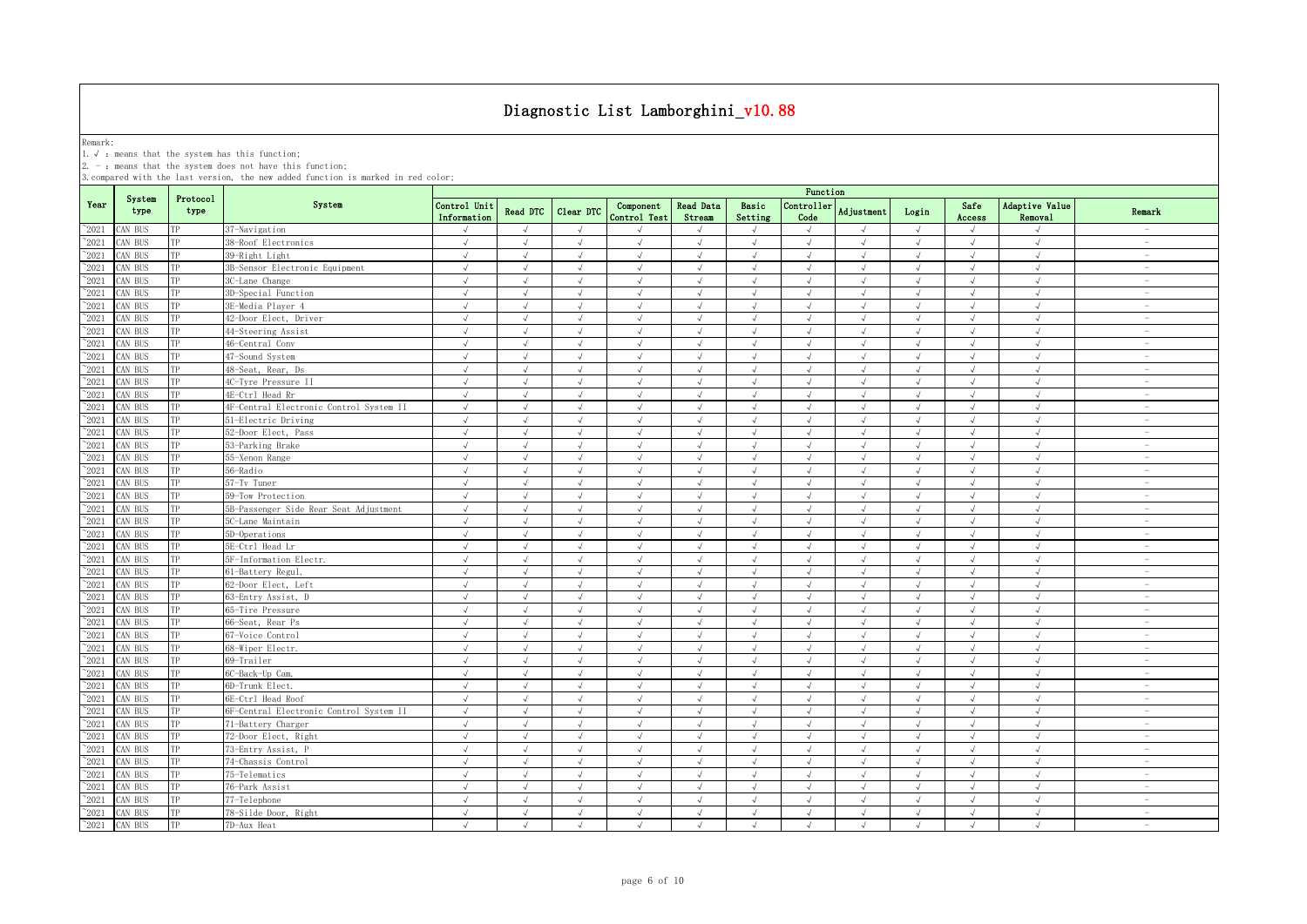Remark:<br>1.√ : means that the system has this function;<br>2. - : means that the system does not have this function;

|                 |                |                  |                                             | Function                    |               |            |                           |                            |                             |                    |               |               |                |                           |                                 |
|-----------------|----------------|------------------|---------------------------------------------|-----------------------------|---------------|------------|---------------------------|----------------------------|-----------------------------|--------------------|---------------|---------------|----------------|---------------------------|---------------------------------|
| Year            | System<br>type | Protocol<br>type | System                                      | Control Unit<br>Information | Read DTC      | Clear DTC  | Component<br>Control Test | <b>Read Data</b><br>Stream | Basic<br>Setting            | Controller<br>Code | Adjustment    | Login         | Safe<br>Access | Adaptive Value<br>Removal | Remark                          |
| $^{\sim}$ 2021  | CAN BUS        | TP               | 7E-Ctrl Head Dash                           |                             | $\sqrt{ }$    | $\sqrt{ }$ |                           |                            | $\sqrt{ }$                  | $\sqrt{ }$         | $\sqrt{ }$    | $\sqrt{ }$    | J              | $\sqrt{ }$                | $\sim$                          |
| $^{\sim}$ 2021  | CAN BUS        | TP               | 7F-Information Electronic Control System II | $\sqrt{ }$                  | $\sqrt{ }$    | $\sqrt{ }$ | $\sqrt{ }$                | $\sqrt{ }$                 | $\sqrt{ }$                  | $\sqrt{ }$         | $\sqrt{ }$    | $\sqrt{ }$    | $\sqrt{ }$     | $\sqrt{ }$                | $\sim$                          |
| $^{\sim}$ 2021  | CAN BUS        | TP               | 81-Selector Lever                           | $\sqrt{ }$                  | $\sqrt{ }$    | $\sqrt{ }$ | $\sqrt{ }$                | $\sqrt{ }$                 | $\sqrt{ }$                  | $\sqrt{ }$         | $\mathcal{A}$ | $\sqrt{ }$    | $\sqrt{ }$     | $\sqrt{ }$                | $\overline{\phantom{a}}$        |
| $\degree$ 2021  | CAN BUS        | TP               | 88-Driver Side Multi-Contour Seat           | $\sqrt{ }$                  | $\sqrt{ }$    | $\sqrt{ }$ | $\sqrt{ }$                | $\sqrt{ }$                 | $\sqrt{ }$                  | $\sqrt{ }$         | $\sqrt{ }$    | $\sqrt{ }$    | $\sqrt{ }$     | $\sqrt{ }$                | $\sim$                          |
| $^{\sim}2021$   | CAN BUS        | TP               | 89-Passenger Sidemulti-Contour Seat         | $\sqrt{ }$                  | $\mathcal{A}$ | $\sqrt{ }$ | $\sqrt{ }$                | $\sqrt{ }$                 | $\sqrt{ }$                  | $\sqrt{ }$         | $\mathcal{A}$ | $\sqrt{ }$    | $\sqrt{ }$     | $\sqrt{ }$                | $\overline{\phantom{a}}$        |
| $\degree$ 2021  | CAN BUS        | TP               | 8A-Driver Side Rear Multi-Contour Seat      | $\sqrt{ }$                  | $\sqrt{ }$    | $\sqrt{ }$ | $\sqrt{ }$                | $\sqrt{}$                  | $\sqrt{ }$                  | $\sqrt{ }$         | $\sqrt{ }$    | $\sqrt{ }$    | $\sqrt{ }$     | $\sqrt{ }$                | $\overline{\phantom{a}}$        |
| $^{\sim}$ 2021  | CAN BUS        | TP               | 8D-Passenger Siderear Multi-Contour Seat    | $\sqrt{ }$                  | $\sqrt{ }$    | $\sqrt{ }$ | $\sqrt{ }$                | $\sqrt{ }$                 | $\sqrt{ }$                  | $\sqrt{ }$         | $\sqrt{ }$    | $\sqrt{ }$    | $\sqrt{ }$     | $\sqrt{ }$                | $\sim$                          |
| $^{\sim}2021$   | CAN BUS        | TP               | 8F-Front Left Safety Belt Tensioner         | $\sqrt{ }$                  | $\sqrt{ }$    | $\sqrt{ }$ | $\sqrt{ }$                | $\sqrt{ }$                 | $\sqrt{ }$                  | $\sqrt{ }$         | $\sqrt{ }$    | $\sqrt{ }$    | $\sqrt{ }$     | $\sqrt{ }$                | $\sim$                          |
| $\degree$ 2021  | CAN BUS        |                  | 90-Safety Belt Tensioner, Front Right       | $\sqrt{ }$                  |               |            |                           |                            |                             | $\sqrt{ }$         |               |               |                | $\sqrt{ }$                | $\overline{\phantom{m}}$        |
| $^{\sim}2021$   | CAN BUS        | AN BUS           | $01$ -Engine                                | $\sqrt{ }$                  | $\sqrt{ }$    | $\sqrt{ }$ |                           |                            | $\sqrt{ }$                  | $\sqrt{ }$         |               | $\sqrt{}$     |                | $\sqrt{ }$                | $\overline{\phantom{0}}$        |
| $\degree$ 2021  | CAN BUS        | AN BUS           | 02-Auto Trans                               | $\sqrt{ }$                  |               | $\lambda$  |                           |                            |                             | $\sqrt{ }$         |               | $\sqrt{ }$    | J              | $\mathcal{N}$             | $\overline{\phantom{0}}$        |
| $^{\sim}$ 2021  | CAN BUS        | AN BUS           | 03-ABS Brakes                               | $\sqrt{ }$                  |               | $\sqrt{ }$ | $\sqrt{ }$                |                            | J                           | $\sqrt{ }$         |               | $\sqrt{ }$    | $\sqrt{ }$     | $\sqrt{ }$                | $\overline{\phantom{0}}$        |
| $^\sim\!\!2021$ | CAN BUS        | AN BUS           | 05-Acc/Start Auth                           | $\sqrt{ }$                  | $\mathcal{A}$ | $\sqrt{ }$ | $\sqrt{ }$                | $\sqrt{ }$                 | $\sqrt{ }$                  | $\sqrt{ }$         | $\lambda$     | $\sqrt{ }$    | $\sqrt{ }$     | $\sqrt{ }$                | $\overline{\phantom{0}}$        |
| $^{\sim}$ 2021  | CAN BUS        | AN BUS           | 06-Seat Mem Pass                            | $\sqrt{ }$                  | $\sqrt{ }$    | $\sqrt{ }$ | $\sqrt{ }$                | $\sqrt{ }$                 | $\sqrt{ }$                  | $\sqrt{ }$         | $\sqrt{ }$    | $\sqrt{ }$    | $\sqrt{ }$     | $\sqrt{ }$                | $\overline{\phantom{a}}$        |
| $^{\sim}$ 2021  | CAN BUS        | AN BUS           | 07-Control Head                             | $\sqrt{ }$                  | $\sqrt{ }$    | $\sqrt{ }$ | $\sqrt{ }$                | $\sqrt{ }$                 | $\sqrt{ }$                  | $\sqrt{ }$         | $\sqrt{ }$    | $\sqrt{ }$    | $\sqrt{ }$     | $\sqrt{ }$                | $\sim$                          |
| $^{\sim}$ 2021  | CAN BUS        | AN BUS           | 08-Auto Hvac                                | $\sqrt{ }$                  | $\sqrt{ }$    | $\sqrt{ }$ | $\sqrt{ }$                | $\sqrt{ }$                 | $\sqrt{ }$                  | $\sqrt{ }$         | $\lambda$     | $\sqrt{ }$    | $\sqrt{ }$     | $\sqrt{ }$                | $\sim$                          |
| $\degree$ 2021  | CAN BUS        | AN BUS           | 09-Cent. Elect.                             | $\sqrt{ }$                  | $\sqrt{ }$    | $\sqrt{ }$ | $\sqrt{ }$                | $\sqrt{ }$                 | $\sqrt{ }$                  | $\sqrt{ }$         | $\lambda$     | $\sqrt{ }$    | $\sqrt{ }$     | $\sqrt{ }$                | $\sim$                          |
| $^{\circ}2021$  | CAN BUS        | AN BUS           | OD-Silde Door, Left                         | $\sqrt{ }$                  | $\sqrt{ }$    | $\sqrt{ }$ | $\sqrt{ }$                | $\sqrt{ }$                 | $\sqrt{ }$                  | $\sqrt{ }$         | $\sqrt{ }$    | $\sqrt{ }$    | $\sqrt{ }$     | $\sqrt{}$                 | $\overline{\phantom{m}}$        |
| $\degree$ 2021  | CAN BUS        | AN BUS           | OE-Media Player 1                           | $\sqrt{ }$                  | $\sqrt{ }$    | $\sqrt{ }$ | $\sqrt{ }$                | $\sqrt{ }$                 | $\sqrt{ }$                  | $\sqrt{ }$         | $\sqrt{ }$    | $\sqrt{ }$    | $\sqrt{ }$     | $\sqrt{ }$                | $\sim$                          |
| $^{\sim}2021$   | CAN BUS        | AN BUS           | OF-Digital Radio                            | $\sqrt{ }$                  | $\sqrt{ }$    | $\sqrt{ }$ | $\sqrt{ }$                | $\sqrt{ }$                 | $\sqrt{ }$                  | $\sqrt{ }$         | $\sqrt{ }$    | $\sqrt{ }$    | $\sqrt{ }$     | $\sqrt{ }$                | $\overline{\phantom{a}}$        |
| $\degree$ 2021  | CAN BUS        | AN BUS           | 10-Park/Steer Assist                        | $\sqrt{ }$                  | $\sqrt{ }$    | $\sqrt{ }$ | $\sqrt{ }$                | $\sqrt{ }$                 | $\sqrt{ }$                  | $\sqrt{ }$         | $\sqrt{ }$    | $\sqrt{ }$    | $\sqrt{ }$     | $\sqrt{ }$                | $\sim$                          |
| $^{\sim}2021$   | CAN BUS        | AN BUS           | 11-engine II                                | $\sqrt{ }$                  | $\sqrt{ }$    | $\sqrt{ }$ | $\sqrt{ }$                | $\sqrt{ }$                 | $\sqrt{ }$                  | $\sqrt{ }$         | $\sqrt{ }$    | $\sqrt{ }$    | $\sqrt{ }$     | $\sqrt{ }$                | $\sim$                          |
| $\degree$ 2021  | CAN BUS        | AN BUS           | 13-Auto Dist. Reg                           | $\sqrt{ }$                  | $\sqrt{ }$    | $\sqrt{ }$ | $\sqrt{ }$                | $\sqrt{}$                  | $\sqrt{ }$                  | $\sqrt{ }$         | $\sqrt{ }$    | $\sqrt{ }$    | $\sqrt{ }$     | $\sqrt{ }$                | $\overline{\phantom{a}}$        |
| 2021            | CAN BUS        | AN BUS           | 14-Susp. Elect                              | $\sqrt{ }$                  |               |            |                           |                            | $\sqrt{ }$                  | $\sqrt{ }$         |               | J             |                | $\sqrt{ }$                | $\overline{\phantom{m}}$        |
| 2021            | CAN BUS        | AN BUS           | 15-Airbag                                   | $\sqrt{ }$                  |               | $\sqrt{ }$ | $\sqrt{ }$                |                            | $\sqrt{ }$                  | $\sqrt{ }$         |               | $\sqrt{ }$    |                | $\sqrt{ }$                | $\overline{\phantom{a}}$        |
| $^{\sim}2021$   | CAN BUS        | AN BUS           | 16-Steering Wheel                           | $\sqrt{ }$                  |               | $\sqrt{ }$ |                           |                            |                             | $\sqrt{ }$         |               | $\sqrt{ }$    | $\sqrt{ }$     | $\sqrt{ }$                |                                 |
| $^{\sim}$ 2021  | CAN BUS        | AN BUS           | 17-Instruments                              | $\sqrt{ }$                  | $\sqrt{ }$    | $\sqrt{ }$ | $\sqrt{ }$                | $\sqrt{ }$                 | J                           | $\sqrt{ }$         |               | $\sqrt{ }$    | J              | $\sqrt{ }$                | A6L Meter Test                  |
| $^{\sim}$ 2021  | CAN BUS        | AN BUS           | 18-Aux. Heat                                | $\sqrt{ }$                  | $\sqrt{ }$    | $\sqrt{ }$ | $\sqrt{ }$                | $\sqrt{ }$                 | $\sqrt{ }$                  | $\sqrt{ }$         | $\lambda$     | $\sqrt{ }$    | $\sqrt{ }$     | $\sqrt{ }$                |                                 |
| $^{\sim}$ 2021  | CAN BUS        | AN BUS           | 19-CAN Gateway                              | $\sqrt{ }$                  | $\sqrt{ }$    | $\sqrt{ }$ | $\sqrt{ }$                | $\sqrt{ }$                 | $\sqrt{ }$                  | $\sqrt{ }$         | $\sqrt{ }$    | $\sqrt{ }$    | $\sqrt{ }$     | $\sqrt{ }$                | $\sim$                          |
| $^{\sim}$ 2021  | CAN BUS        | AN BUS           | 1B-Active Steering                          | $\sqrt{ }$                  | $\sqrt{ }$    | $\sqrt{ }$ | $\sqrt{ }$                | $\sqrt{ }$                 | $\sqrt{ }$                  | $\sqrt{ }$         | $\lambda$     | $\sqrt{ }$    | $\sqrt{ }$     | $\sqrt{ }$                | $\sim$                          |
| $\degree$ 2021  | CAN BUS        | CAN BUS          | 1C-Position Sensing                         | $\sqrt{ }$                  | $\sqrt{ }$    | $\sqrt{ }$ | $\sqrt{ }$                | $\sqrt{ }$                 | $\sqrt{ }$                  | $\sqrt{ }$         | $\sqrt{ }$    | $\sqrt{ }$    | $\sqrt{ }$     | $\sqrt{ }$                | $\overline{\phantom{a}}$        |
| $\degree$ 2021  | CAN BUS        | <b>CAN BUS</b>   | 1D-Driver Ident.                            | $\sqrt{ }$                  | $\sqrt{ }$    | $\sqrt{ }$ | $\sqrt{ }$                | $\sqrt{ }$                 | $\sqrt{ }$                  | $\sqrt{ }$         | $\sqrt{ }$    | $\sqrt{ }$    | $\sqrt{ }$     | $\sqrt{ }$                | $\sim$                          |
| $^{\sim}2021$   | CAN BUS        | AN BUS           | 1E-Media Player 2                           | $\sqrt{ }$                  | $\sqrt{ }$    | $\sqrt{ }$ | $\sqrt{ }$                | $\sqrt{ }$                 | $\sqrt{ }$                  | $\sqrt{ }$         | $\sqrt{ }$    | $\sqrt{ }$    | $\sqrt{ }$     | $\sqrt{ }$                | $\overline{\phantom{a}}$        |
| $^{\sim}2021$   | CAN BUS        | AN BUS           | 1F-Sat. Tuner                               | $\sqrt{ }$                  | $\sqrt{ }$    | $\sqrt{ }$ | $\sqrt{ }$                | $\sqrt{ }$                 | $\sqrt{ }$                  | $\sqrt{ }$         | $\sqrt{ }$    | $\sqrt{ }$    | $\sqrt{ }$     | $\sqrt{ }$                | $\sim$                          |
| $^{\sim}2021$   | CAN BUS        | AN BUS           | 20-High Beam Assist                         | $\sqrt{ }$                  | $\sqrt{ }$    | $\sqrt{ }$ | $\sqrt{ }$                | $\sqrt{ }$                 | $\sqrt{ }$                  | $\sqrt{ }$         | $\sqrt{ }$    | $\sqrt{ }$    | $\sqrt{ }$     | $\sqrt{ }$                | $\overline{\phantom{a}}$        |
| $\degree$ 2021  | CAN BUS        | AN BUS           | 21-engine III                               | $\sqrt{ }$                  | $\sqrt{ }$    | $\sqrt{ }$ | $\sqrt{ }$                | $\sqrt{ }$                 | $\sqrt{ }$                  | $\sqrt{ }$         | $\sqrt{ }$    | $\sqrt{ }$    | $\sqrt{ }$     | $\sqrt{ }$                | $\sim$                          |
| $\degree$ 2021  | CAN BUS        | AN BUS           | $22 - Awd$                                  | $\sqrt{}$                   | $\sqrt{ }$    | $\sqrt{ }$ | $\sqrt{ }$                | $\sqrt{ }$                 | $\sqrt{ }$                  | $\sqrt{ }$         | $\sqrt{ }$    | $\sqrt{ }$    | $\sqrt{ }$     | $\sqrt{ }$                | $\hspace{0.1mm}-\hspace{0.1mm}$ |
| $\degree$ 2021  | CAN BUS        | AN BUS           | 23-Brake Booster                            | $\sqrt{ }$                  | $\sqrt{ }$    | $\sqrt{ }$ | J                         | $\sqrt{ }$                 | $\sqrt{ }$                  | $\sqrt{ }$         | $\sqrt{ }$    | $\sqrt{ }$    | $\sqrt{ }$     | $\sqrt{ }$                | $\overline{\phantom{a}}$        |
| 2021            | CAN BUS        | AN BUS           | 25-Immobilizer                              | <sup>N</sup>                |               |            |                           |                            | J                           | $\sqrt{ }$         |               | $\mathcal{L}$ |                | $\sqrt{ }$                | $\overline{\phantom{a}}$        |
| $^{\sim}$ 2021  | CAN BUS        | AN BUS           | 26-Auto Roof                                | $\sqrt{ }$                  |               | $\sqrt{ }$ |                           |                            |                             | $\sqrt{ }$         |               | J             | J              | $\sqrt{ }$                | $\equiv$                        |
| $^{\sim}$ 2021  | CAN BUS        | AN BUS           | 27-Ctrl Head, Rear                          | $\sqrt{ }$                  | J             | $\sqrt{ }$ | $\sqrt{ }$                | $\sqrt{ }$                 | $\sqrt{ }$                  | $\sqrt{ }$         | $\sqrt{ }$    | $\sqrt{ }$    | $\sqrt{ }$     | $\sqrt{ }$                | $\overline{\phantom{0}}$        |
| $^{\sim}$ 2021  | CAN BUS        | AN BUS           | 28-Hvac, Rear                               | $\sqrt{ }$                  | $\sqrt{ }$    | $\sqrt{ }$ | $\sqrt{ }$                | $\sqrt{ }$                 | J                           | $\sqrt{ }$         |               | $\sqrt{ }$    | $\sqrt{ }$     | $\sqrt{ }$                | $\overline{\phantom{a}}$        |
| $^{\sim}$ 2021  | CAN BUS        | AN BUS           | 29-Left Light                               | $\sqrt{ }$                  | $\sqrt{ }$    | $\sqrt{ }$ | $\sqrt{ }$                | $\sqrt{ }$                 | $\sqrt{ }$                  | $\sqrt{ }$         | $\sqrt{ }$    | $\sqrt{ }$    | $\sqrt{ }$     | $\sqrt{ }$                | $\sim$                          |
| $^{\sim}$ 2021  | CAN BUS        | AN BUS           | 2B-Steering column lock                     | $\sqrt{ }$                  | $\sqrt{ }$    | $\sqrt{ }$ | $\sqrt{ }$                | $\sqrt{ }$                 | $\sqrt{ }$                  | $\sqrt{ }$         | $\sqrt{ }$    | $\sqrt{ }$    | $\sqrt{ }$     | $\sqrt{ }$                | $\overline{\phantom{a}}$        |
| $^{\sim}$ 2021  | CAN BUS        | CAN BUS          | 2D-Intercom                                 | $\sqrt{ }$                  | $\sqrt{ }$    | $\sqrt{ }$ | $\sqrt{ }$                | $\sqrt{ }$                 | $\sqrt{ }$                  | $\sqrt{ }$         | $\sqrt{ }$    | $\sqrt{ }$    | $\sqrt{ }$     | $\sqrt{ }$                | $\overline{\phantom{a}}$        |
| $\degree$ 2021  | CAN BUS        | CAN BUS          | 2E-Media Player 3                           | $\sqrt{ }$                  | $\sqrt{ }$    | $\sqrt{ }$ | $\sqrt{ }$                | $\sqrt{ }$                 | $\sqrt{ }$                  | $\sqrt{ }$         | $\mathcal{A}$ | $\sqrt{ }$    | $\sqrt{ }$     | $\sqrt{ }$                | $\sim$                          |
| $^{\sim}$ 2021  | CAN BUS        | CAN BUS          | 2F-Digital Tv                               | $\sqrt{ }$                  | $\sqrt{ }$    | $\sqrt{ }$ | $\sqrt{ }$                | $\sqrt{ }$                 | $\sqrt{ }$                  | $\sqrt{ }$         | $\sqrt{ }$    | $\sqrt{ }$    | $\sqrt{ }$     | $\sqrt{ }$                | $\overline{\phantom{a}}$        |
| $^{\sim}$ 2021  | CAN BUS        | CAN BUS          | 31-Engine System-Others                     | $\sqrt{ }$                  | $\sqrt{ }$    | $\sqrt{ }$ | $\sqrt{ }$                | $\sqrt{ }$                 | $\mathcal{N}_{\mathcal{N}}$ | $\sqrt{ }$         | $\mathcal{A}$ | $\sqrt{ }$    | $\sqrt{ }$     | $\sqrt{ }$                | $\overline{\phantom{m}}$        |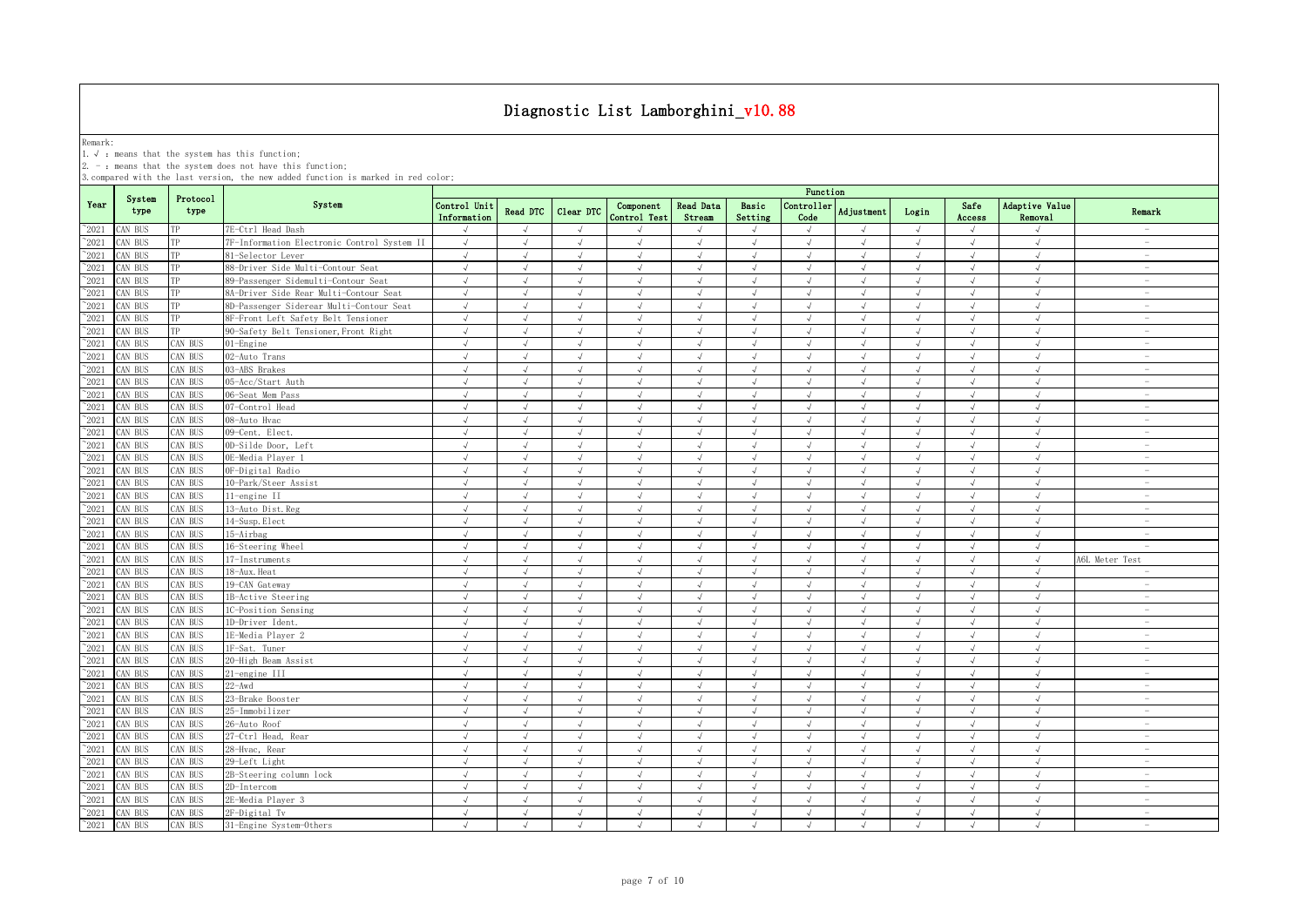Remark:<br>1.√ : means that the system has this function;<br>2. - : means that the system does not have this function;

|                |                |                  |                                         |                             |               |            |                           |                            |                             | Function           |               |            |                |                           |                                 |
|----------------|----------------|------------------|-----------------------------------------|-----------------------------|---------------|------------|---------------------------|----------------------------|-----------------------------|--------------------|---------------|------------|----------------|---------------------------|---------------------------------|
| Year           | System<br>type | Protocol<br>type | System                                  | Control Unit<br>Information | Read DTC      | Clear DTC  | Component<br>Control Test | <b>Read Data</b><br>Stream | Basic<br>Setting            | Controller<br>Code | Adjustment    | Login      | Safe<br>Access | Adaptive Value<br>Removal | Remark                          |
| $^{\sim}2021$  | CAN BUS        | AN BUS           | 32-Differential Locks                   | $\sqrt{ }$                  | $\sqrt{ }$    | $\sqrt{ }$ |                           | $\mathcal{L}$              | $\sqrt{ }$                  | $\sqrt{ }$         | $\sqrt{ }$    | $\sqrt{ }$ | $\sqrt{ }$     | $\sqrt{ }$                | $\overline{\phantom{a}}$        |
| $^{\sim}2021$  | CAN BUS        | AN BUS           | 34-Level Control                        | $\sqrt{ }$                  | $\sqrt{ }$    | $\sqrt{ }$ | $\sqrt{ }$                | $\sqrt{ }$                 | $\sqrt{ }$                  | $\sqrt{ }$         | $\sqrt{ }$    | $\sqrt{ }$ | $\sqrt{ }$     | $\sqrt{ }$                | $\sim$                          |
| $^{\sim}2021$  | CAN BUS        | AN BUS           | 36-Seat Mem Drvr                        | $\sqrt{ }$                  |               | $\sqrt{ }$ |                           |                            |                             | $\sqrt{ }$         |               | J          | $\sqrt{ }$     | $\sqrt{ }$                | $\overline{\phantom{a}}$        |
| $\degree$ 2021 | CAN BUS        | AN BUS           | 37-Navigation                           | $\sqrt{ }$                  | $\sqrt{ }$    | $\sqrt{ }$ | J                         | $\sqrt{ }$                 | $\sqrt{ }$                  | $\sqrt{ }$         | $\sqrt{ }$    | $\sqrt{}$  | $\sqrt{ }$     | $\sqrt{ }$                | $\hspace{0.1mm}-\hspace{0.1mm}$ |
| 2021           | CAN BUS        | AN BUS           | 38-Roof Electronics                     | $\sqrt{ }$                  |               |            |                           |                            | J                           | $\sqrt{ }$         |               |            | $\sqrt{ }$     | $\sqrt{ }$                | $\overline{\phantom{a}}$        |
| 2021           | CAN BUS        | AN BUS           | 39-Right Light                          | $\sqrt{ }$                  | $\mathcal{A}$ | $\sqrt{ }$ | $\sqrt{ }$                |                            | $\sqrt{ }$                  | $\sqrt{ }$         |               | $\sqrt{ }$ | $\sqrt{ }$     | $\sqrt{ }$                | $\overline{\phantom{0}}$        |
| $\degree$ 2021 | CAN BUS        | AN BUS           | 3B-Sensor Electronic Equipment          | $\sqrt{ }$                  |               | $\sqrt{ }$ | $\sqrt{ }$                |                            | J                           | $\sqrt{ }$         |               | $\sqrt{ }$ | $\sqrt{ }$     | $\sqrt{ }$                | $\overline{\phantom{m}}$        |
| $^{\sim}$ 2021 | CAN BUS        | AN BUS           | 3C-Lane Change                          | $\sqrt{ }$                  | $\mathcal{A}$ | $\sqrt{ }$ | $\sqrt{ }$                | $\sqrt{ }$                 | $\sqrt{ }$                  | $\sqrt{ }$         |               | $\sqrt{ }$ | $\sqrt{ }$     | $\sqrt{ }$                | $\overline{\phantom{0}}$        |
| $^{\sim}$ 2021 | CAN BUS        | AN BUS           | 3D-Special Function                     | $\sqrt{ }$                  | $\sqrt{ }$    | $\sqrt{ }$ | $\sqrt{ }$                | $\sqrt{ }$                 | $\sqrt{ }$                  | $\sqrt{ }$         | $\sqrt{ }$    | $\sqrt{ }$ | $\sqrt{ }$     | $\sqrt{ }$                | $\sim$                          |
| $^{\sim}$ 2021 | CAN BUS        | AN BUS           | 3E-Media Player 4                       | $\sqrt{ }$                  | $\sqrt{ }$    | $\sqrt{ }$ | $\sqrt{ }$                | $\sqrt{ }$                 | $\sqrt{ }$                  | $\sqrt{ }$         | $\sqrt{ }$    | $\sqrt{ }$ | $\sqrt{ }$     | $\sqrt{ }$                | $\overline{\phantom{a}}$        |
| $^{\sim}$ 2021 | CAN BUS        | AN BUS           | 42-Door Elect, Driver                   | $\sqrt{ }$                  | $\sqrt{ }$    | $\sqrt{ }$ | $\sqrt{ }$                | $\sqrt{ }$                 | $\sqrt{ }$                  | $\sqrt{ }$         | $\sqrt{ }$    | $\sqrt{ }$ | $\sqrt{ }$     | $\sqrt{ }$                | $\sim$                          |
| $^{\sim}$ 2021 | CAN BUS        | AN BUS           | 44-Steering Assist                      | $\sqrt{ }$                  | $\sqrt{ }$    | $\sqrt{ }$ | $\sqrt{ }$                | $\sqrt{ }$                 | $\sqrt{ }$                  | $\sqrt{ }$         | $\lambda$     | $\sqrt{ }$ | $\sqrt{ }$     | $\sqrt{ }$                | $\overline{\phantom{a}}$        |
| $\degree$ 2021 | CAN BUS        | AN BUS           | 46-Central Conv                         | $\sqrt{ }$                  | $\sqrt{ }$    | $\sqrt{ }$ | $\sqrt{ }$                | $\sqrt{ }$                 | $\sqrt{ }$                  | $\sqrt{ }$         | $\lambda$     | $\sqrt{ }$ | $\sqrt{ }$     | $\sqrt{ }$                | $\sim$                          |
| $\degree$ 2021 | CAN BUS        | AN BUS           | 47-Sound System                         | $\sqrt{ }$                  | $\sqrt{ }$    | $\sqrt{ }$ | $\sqrt{ }$                | $\sqrt{ }$                 | $\sqrt{ }$                  | $\sqrt{ }$         | $\sqrt{ }$    | $\sqrt{ }$ | $\sqrt{ }$     | $\sqrt{ }$                | $\overline{\phantom{0}}$        |
| $\degree$ 2021 | CAN BUS        | <b>CAN BUS</b>   | 48-Seat, Rear, Ds                       | $\sqrt{ }$                  | $\sqrt{ }$    | $\sqrt{ }$ | $\sqrt{ }$                | $\sqrt{ }$                 | $\sqrt{ }$                  | $\sqrt{ }$         | $\sqrt{ }$    | $\sqrt{ }$ | $\sqrt{ }$     | $\sqrt{ }$                | $\sim$                          |
| $^{\sim}$ 2021 | CAN BUS        | AN BUS           | 4C-Tyre Pressure II                     | $\sqrt{ }$                  | $\mathcal{A}$ | $\sqrt{ }$ | $\sqrt{ }$                | $\sqrt{ }$                 | $\sqrt{ }$                  | $\sqrt{ }$         | $\mathcal{A}$ | $\sqrt{ }$ | $\sqrt{ }$     | $\sqrt{ }$                | $\overline{\phantom{0}}$        |
| $^{\sim}2021$  | CAN BUS        | <b>AN BUS</b>    | 4E-Ctrl Head Rr                         | $\sqrt{ }$                  | $\sqrt{ }$    | $\sqrt{ }$ | $\sqrt{ }$                | $\sqrt{ }$                 | $\sqrt{ }$                  | $\sqrt{ }$         | $\sqrt{ }$    | $\sqrt{ }$ | $\sqrt{ }$     | $\sqrt{ }$                | $\sim$                          |
| $^{\sim}2021$  | CAN BUS        | AN BUS           | 4F-Central Electronic Control System II | $\sqrt{ }$                  | $\sqrt{ }$    | $\sqrt{ }$ | $\sqrt{ }$                | $\sqrt{ }$                 | $\sqrt{ }$                  | $\sqrt{ }$         | $\sqrt{ }$    | $\sqrt{ }$ | $\sqrt{ }$     | $\sqrt{ }$                | $\sim$                          |
| $\degree$ 2021 | CAN BUS        | AN BUS           | 51-Electric Driving                     | $\sqrt{ }$                  | $\sqrt{ }$    | $\sqrt{ }$ | $\sqrt{ }$                | $\sqrt{ }$                 | $\sqrt{ }$                  | $\sqrt{ }$         | $\sqrt{ }$    | $\sqrt{ }$ | $\sqrt{ }$     | $\sqrt{ }$                | $\hspace{0.1mm}-\hspace{0.1mm}$ |
| 2021           | CAN BUS        | AN BUS           | 52-Door Elect, Pass                     | $\sqrt{ }$                  |               | $\sqrt{ }$ |                           |                            | J                           | $\mathcal{N}$      |               | $\sqrt{ }$ | $\sqrt{ }$     | $\mathcal{L}$             | $\sim$                          |
| 2021           | CAN BUS        | AN BUS           | 53-Parking Brake                        | $\sqrt{ }$                  | $\sqrt{ }$    | $\sqrt{ }$ | $\sqrt{2}$                | $\sqrt{ }$                 | $\sqrt{ }$                  | $\sqrt{ }$         | $\sqrt{ }$    | $\sqrt{ }$ | $\sqrt{}$      | $\sqrt{ }$                | $\overline{\phantom{a}}$        |
| 2021           | CAN BUS        | AN BUS           | 55-Xenon Range                          | J                           |               | $\sqrt{ }$ | $\sqrt{ }$                |                            | J                           | $\sqrt{ }$         |               | $\sqrt{ }$ | $\sqrt{ }$     | $\sqrt{ }$                | $\overline{\phantom{m}}$        |
| $^{\sim}$ 2021 | CAN BUS        | AN BUS           | 56-Radio                                | J                           |               | $\sqrt{ }$ |                           |                            | $\sqrt{ }$                  | $\sqrt{ }$         |               | J          | J              | $\sqrt{ }$                | $\overline{\phantom{0}}$        |
| $^{\sim}$ 2021 | CAN BUS        | AN BUS           | 57-Tv Tuner                             | $\sqrt{ }$                  | $\sqrt{ }$    | $\sqrt{ }$ | $\sqrt{ }$                | $\sqrt{ }$                 | $\mathcal{A}$               | $\mathcal{A}$      | $\mathcal{A}$ | $\sqrt{ }$ | $\sqrt{ }$     | $\sqrt{ }$                | $\overline{\phantom{0}}$        |
| $^{\sim}$ 2021 | CAN BUS        | AN BUS           | 59-Tow Protection                       | $\sqrt{ }$                  | $\sqrt{ }$    | $\sqrt{ }$ | $\sqrt{ }$                | $\sqrt{ }$                 | $\sqrt{ }$                  | $\sqrt{ }$         | $\sqrt{ }$    | $\sqrt{ }$ | $\sqrt{ }$     | $\sqrt{ }$                | $\overline{\phantom{a}}$        |
| $^{\sim}$ 2021 | CAN BUS        | AN BUS           | 5B-Passenger Side Rear Seat Adjustment  | $\sqrt{ }$                  | $\sqrt{ }$    | $\sqrt{ }$ | $\sqrt{ }$                | $\sqrt{ }$                 | $\sqrt{ }$                  | $\sqrt{ }$         | $\sqrt{ }$    | $\sqrt{ }$ | $\sqrt{ }$     | $\sqrt{ }$                | $\sim$                          |
| $^{\sim}$ 2021 | CAN BUS        | AN BUS           | 5C-Lane Maintain                        | $\sqrt{ }$                  | $\sqrt{ }$    | $\sqrt{ }$ | $\sqrt{ }$                | $\sqrt{ }$                 | $\sqrt{ }$                  | $\sqrt{ }$         | $\sqrt{ }$    | $\sqrt{ }$ | $\sqrt{ }$     | $\sqrt{ }$                | $\overline{\phantom{a}}$        |
| $^{\sim}$ 2021 | CAN BUS        | <b>CAN BUS</b>   | 5D-Operations                           | $\sqrt{ }$                  | $\sqrt{ }$    | $\sqrt{ }$ | $\sqrt{2}$                | $\sqrt{ }$                 | $\sqrt{ }$                  | $\sqrt{ }$         | $\sqrt{ }$    | $\sqrt{ }$ | $\sqrt{ }$     | $\sqrt{ }$                | $\overline{\phantom{a}}$        |
| $^{\sim}$ 2021 | CAN BUS        | AN BUS           | 5E-Ctrl Head Lr                         | $\sqrt{ }$                  | $\sqrt{ }$    | $\sqrt{ }$ | $\sqrt{ }$                | $\sqrt{ }$                 | $\sqrt{ }$                  | $\sqrt{ }$         | $\sqrt{ }$    | $\sqrt{ }$ | $\sqrt{}$      | $\sqrt{ }$                | $\overline{\phantom{a}}$        |
| $\degree$ 2021 | CAN BUS        | <b>CAN BUS</b>   | 5F-Information Electr.                  | $\sqrt{ }$                  | $\sqrt{ }$    | $\sqrt{ }$ | $\sqrt{ }$                | $\sqrt{ }$                 | $\sqrt{ }$                  | $\sqrt{ }$         | $\mathcal{A}$ | $\sqrt{ }$ | $\sqrt{ }$     | $\sqrt{ }$                | $\sim$                          |
| $\degree$ 2021 | CAN BUS        | CAN BUS          | 61-Battery Regul.                       | $\sqrt{ }$                  | $\sqrt{ }$    | $\sqrt{ }$ | $\sqrt{ }$                | $\sqrt{ }$                 | $\sqrt{ }$                  | $\sqrt{ }$         | $\sqrt{ }$    | $\sqrt{ }$ | $\sqrt{ }$     | $\sqrt{ }$                | $\overline{\phantom{a}}$        |
| $\degree$ 2021 | CAN BUS        | AN BUS           | 62-Door Elect, Left                     | $\sqrt{ }$                  | $\sqrt{ }$    | $\sqrt{ }$ | $\sqrt{ }$                | $\sqrt{ }$                 | $\sqrt{ }$                  | $\sqrt{ }$         | $\sqrt{ }$    | $\sqrt{ }$ | $\sqrt{ }$     | $\sqrt{ }$                | $\overline{\phantom{a}}$        |
| $^{\sim}$ 2021 | CAN BUS        | AN BUS           | 63-Entry Assist, D                      | $\sqrt{}$                   | $\sqrt{ }$    | $\sqrt{ }$ | $\sqrt{ }$                | $\sqrt{ }$                 | $\sqrt{ }$                  | $\sqrt{}$          | $\sqrt{ }$    | $\sqrt{ }$ | $\sqrt{}$      | $\sqrt{}$                 | $\sim$                          |
| $^{\sim}2021$  | CAN BUS        | AN BUS           | 65-Tire Pressure                        | $\sqrt{ }$                  | $\sqrt{ }$    | $\sqrt{ }$ | $\sqrt{ }$                | $\sqrt{ }$                 | $\sqrt{ }$                  | $\sqrt{ }$         | $\sqrt{ }$    | $\sqrt{ }$ | $\sqrt{ }$     | $\sqrt{ }$                | $\sim$                          |
| $^{\sim}2021$  | CAN BUS        | AN BUS           | 66-Seat, Rear Ps                        | $\sqrt{ }$                  | $\sqrt{ }$    | $\sqrt{ }$ | $\sqrt{ }$                | $\sqrt{ }$                 | $\sqrt{ }$                  | $\sqrt{ }$         | $\sqrt{ }$    | $\sqrt{ }$ | $\sqrt{ }$     | $\sqrt{ }$                | $\sim$                          |
| $\degree$ 2021 | CAN BUS        | AN BUS           | 67-Voice Control                        | $\sqrt{ }$                  | $\sqrt{ }$    | $\sqrt{ }$ | $\sqrt{ }$                | $\sqrt{ }$                 | $\sqrt{ }$                  | $\sqrt{ }$         | $\sqrt{ }$    | $\sqrt{ }$ | $\sqrt{ }$     | $\sqrt{ }$                | $\overline{\phantom{a}}$        |
| 2021           | CAN BUS        | AN BUS           | 68-Wiper Electr.                        | $\sqrt{ }$                  | $\sqrt{ }$    | $\sqrt{ }$ | $\sqrt{ }$                |                            | $\sqrt{ }$                  | $\sqrt{ }$         | $\sqrt{ }$    | J          | $\sqrt{ }$     | $\sqrt{ }$                | $\overline{\phantom{a}}$        |
| $^{\sim}2021$  | CAN BUS        | AN BUS           | 69-Trailer                              |                             |               |            |                           |                            |                             |                    |               |            |                | $\sqrt{ }$                | $\overline{\phantom{a}}$        |
| 2021           | CAN BUS        | AN BUS           | 6C-Back-Up Cam.                         | $\sqrt{ }$                  |               |            |                           |                            |                             | $\sqrt{ }$         |               | $\sqrt{ }$ | $\sqrt{ }$     | $\sqrt{ }$                |                                 |
| $^{\sim}$ 2021 | CAN BUS        | AN BUS           | 6D-Trunk Elect.                         | $\sqrt{ }$                  | $\sqrt{ }$    | $\sqrt{ }$ |                           |                            | $\sqrt{ }$                  | $\sqrt{ }$         |               | $\sqrt{ }$ | J              | $\sqrt{ }$                | $\overline{\phantom{a}}$        |
| $\degree$ 2021 | CAN BUS        | AN BUS           | 6E-Ctrl Head Roof                       | $\sqrt{ }$                  | $\sqrt{ }$    | $\sqrt{ }$ | $\sqrt{ }$                | $\sqrt{ }$                 | $\sqrt{ }$                  | $\sqrt{ }$         | $\sqrt{ }$    | $\sqrt{ }$ | $\sqrt{ }$     | $\sqrt{ }$                | ۰                               |
| $^{\sim}$ 2021 | CAN BUS        | AN BUS           | 6F-Central Electronic Control System II | $\sqrt{ }$                  | $\sqrt{ }$    | $\sqrt{ }$ | $\sqrt{ }$                | $\sqrt{ }$                 | $\sqrt{ }$                  | $\sqrt{ }$         | $\mathcal{A}$ | $\sqrt{ }$ | $\sqrt{ }$     | $\sqrt{ }$                | $\overline{\phantom{a}}$        |
| $^{\sim}$ 2021 | CAN BUS        | AN BUS           | 71-Battery Charger                      | $\sqrt{ }$                  | $\sqrt{ }$    | $\sqrt{ }$ | $\sqrt{ }$                | $\sqrt{ }$                 | $\sqrt{ }$                  | $\sqrt{ }$         | $\sqrt{ }$    | $\sqrt{ }$ | $\sqrt{ }$     | $\sqrt{ }$                | $\sim$                          |
| $^{\sim}$ 2021 | CAN BUS        | AN BUS           | 72-Door Elect, Right                    | $\sqrt{ }$                  | $\sqrt{ }$    | $\sqrt{ }$ | $\sqrt{ }$                | $\sqrt{ }$                 | $\sqrt{ }$                  | $\sqrt{ }$         | $\sqrt{ }$    | $\sqrt{ }$ | $\sqrt{ }$     | $\sqrt{ }$                | $\overline{\phantom{a}}$        |
| $\degree$ 2021 | CAN BUS        | CAN BUS          | 73-Entry Assist, P                      | $\sqrt{ }$                  | $\sqrt{ }$    | $\sqrt{ }$ | $\sqrt{ }$                | $\sqrt{ }$                 | $\sqrt{ }$                  | $\sqrt{ }$         | $\sqrt{ }$    | $\sqrt{ }$ | $\sqrt{ }$     | $\sqrt{ }$                | $\overline{\phantom{a}}$        |
| $\degree$ 2021 | CAN BUS        | <b>CAN BUS</b>   | 74-Chassis Control                      | $\sqrt{ }$                  | $\sqrt{ }$    | $\sqrt{ }$ | $\sqrt{ }$                | $\sqrt{ }$                 | $\sqrt{ }$                  | $\sqrt{ }$         | $\sqrt{ }$    | $\sqrt{ }$ | $\sqrt{ }$     | $\sqrt{ }$                | $\overline{\phantom{a}}$        |
| $^{\sim}$ 2021 | CAN BUS        | <b>CAN BUS</b>   | 75-Telematics                           | $\sqrt{ }$                  | $\sqrt{ }$    | $\sqrt{ }$ | $\sqrt{ }$                | $\sqrt{ }$                 | $\sqrt{ }$                  | $\sqrt{ }$         | $\sqrt{ }$    | $\sqrt{ }$ | $\sqrt{ }$     | $\sqrt{ }$                | $\overline{\phantom{a}}$        |
| $^{\sim}$ 2021 | CAN BUS        | CAN BUS          | 76-Park Assist                          | $\sqrt{ }$                  | $\sqrt{ }$    | $\sqrt{ }$ | $\sqrt{ }$                | $\sqrt{ }$                 | $\mathcal{N}_{\mathcal{N}}$ | $\sqrt{ }$         | $\lambda$     | $\sqrt{ }$ | $\sqrt{ }$     | $\sqrt{ }$                | $\overline{\phantom{a}}$        |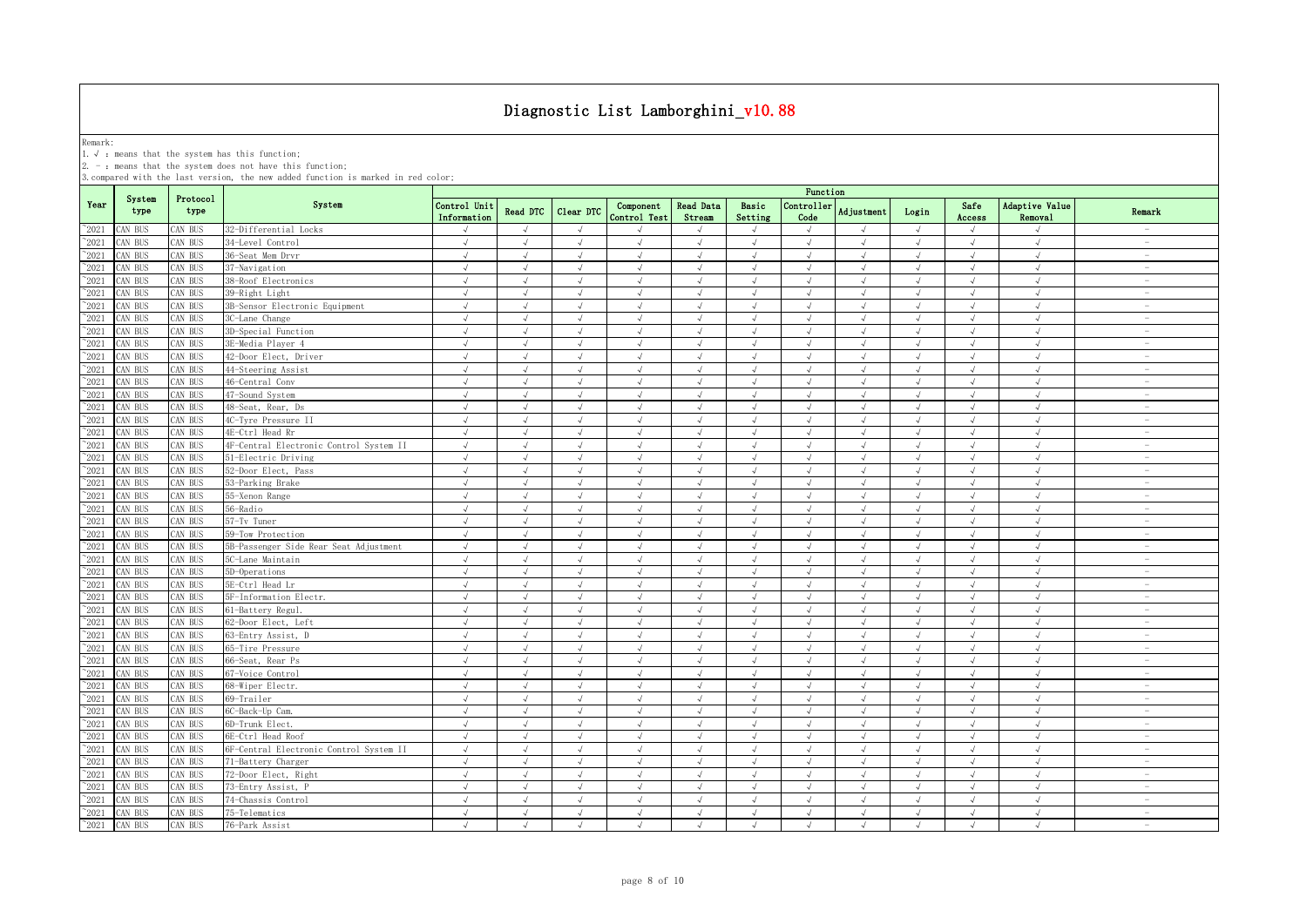Remark:<br>1.√ : means that the system has this function;<br>2. - : means that the system does not have this function;

|                |                |                  |                                             | Function                    |               |               |                           |                            |                             |                    |            |              |                |                                  |                                 |
|----------------|----------------|------------------|---------------------------------------------|-----------------------------|---------------|---------------|---------------------------|----------------------------|-----------------------------|--------------------|------------|--------------|----------------|----------------------------------|---------------------------------|
| Year           | System<br>type | Protocol<br>type | System                                      | Control Unit<br>Information | Read DTC      | Clear DTC     | Component<br>Control Test | <b>Read Data</b><br>Stream | Basic<br>Setting            | Controller<br>Code | Adjustment | Login        | Safe<br>Access | Adaptive Value<br><b>Removal</b> | Remark                          |
| $^{\sim}2021$  | CAN BUS        | CAN BUS          | 77-Telephone                                |                             | $\mathcal{L}$ | $\mathcal{L}$ |                           |                            | $\mathcal{N}_{\mathcal{N}}$ |                    |            | $\sqrt{ }$   |                |                                  | $\sim$                          |
| $^{\sim}2021$  | CAN BUS        | CAN BUS          | 78-Silde Door, Right                        | $\sqrt{ }$                  | $\sqrt{ }$    | $\sqrt{ }$    | $\sqrt{ }$                | $\sqrt{ }$                 | $\sqrt{ }$                  | $\sqrt{ }$         | $\sqrt{ }$ | $\sqrt{ }$   | $\sqrt{ }$     | $\sqrt{ }$                       | $\sim$                          |
| $^{\circ}2021$ | CAN BUS        | CAN BUS          | 7D-Aux Heat                                 | $\sqrt{ }$                  | $\sqrt{ }$    | $\sqrt{ }$    | $\sqrt{ }$                | $\sqrt{ }$                 | $\sqrt{ }$                  | $\sqrt{ }$         | $\sqrt{ }$ | $\sqrt{ }$   | $\sqrt{ }$     | $\sqrt{ }$                       | $\sim$                          |
| $^{\sim}2021$  | CAN BUS        | CAN BUS          | 7E-Ctrl Head Dash                           | $\sqrt{ }$                  | $\sqrt{ }$    | $\sqrt{ }$    | $\sqrt{ }$                | $\sqrt{ }$                 | $\sqrt{ }$                  | $\sqrt{ }$         | $\sqrt{ }$ | $\sqrt{ }$   | $\sqrt{ }$     | $\sqrt{ }$                       | $\sim$                          |
| $^{\sim}2021$  | CAN BUS        | CAN BUS          | 7F-Information Electronic Control System II | $\sqrt{ }$                  | $\sqrt{ }$    | $\sqrt{ }$    | $\sqrt{ }$                | $\sqrt{ }$                 | $\sqrt{ }$                  | $\sqrt{ }$         | $\sqrt{ }$ | $\sqrt{ }$   | $\sqrt{ }$     | $\sqrt{ }$                       | $\sim$                          |
| 2021           | CAN BUS        | CAN BUS          | 81-Selector Lever                           | $\sqrt{ }$                  | $\sqrt{ }$    | $\sqrt{ }$    | $\sqrt{ }$                | $\sqrt{ }$                 | $\sqrt{ }$                  | $\sqrt{ }$         | $\sqrt{ }$ | $\sqrt{ }$   | $\sqrt{ }$     | $\sqrt{ }$                       | $\hspace{0.1mm}-\hspace{0.1mm}$ |
| 2021           | CAN BUS        | AN BUS           | 88-Driver Side Multi-Contour Seat           | $\sqrt{ }$                  |               | $\sqrt{ }$    |                           |                            | $\sqrt{ }$                  | $\sqrt{ }$         |            | $\sqrt{ }$   | J              |                                  | $\sim$                          |
| 2021           | CAN BUS        | CAN BUS          | 89-Passenger Sidemulti-Contour Seat         | $\sqrt{ }$                  | $\sqrt{ }$    | $\sqrt{ }$    | $\sqrt{ }$                | $\sqrt{ }$                 | $\sqrt{ }$                  | $\sqrt{ }$         | $\sqrt{ }$ | $\sqrt{ }$   | J              | $\sqrt{ }$                       | $\sim$                          |
| 2021           | CAN BUS        | CAN BUS          | 8A-Driver Side Rear Multi-Contour Seat      | $\sqrt{ }$                  |               | $\sqrt{ }$    |                           |                            | $\sqrt{ }$                  | $\sqrt{ }$         |            | $\sqrt{ }$   | $\sqrt{ }$     | $\sqrt{ }$                       |                                 |
| 2021           | CAN BUS        | CAN BUS          | 8D-Passenger Siderear Multi-Contour Seat    | $\sqrt{ }$                  | $\mathcal{L}$ | $\sqrt{ }$    | J                         | $\sqrt{ }$                 | J                           | $\sqrt{ }$         |            | $\sqrt{ }$   | J              | $\sqrt{ }$                       | $\overline{\phantom{0}}$        |
| $^{\sim}2021$  | CAN BUS        | CAN BUS          | 8F-Front Left Safety Belt Tensioner         | $\sqrt{ }$                  |               | $\sqrt{ }$    | $\sqrt{ }$                | $\sqrt{ }$                 | $\sqrt{2}$                  | $\sqrt{ }$         |            | $\sqrt{ }$   | $\sqrt{ }$     | $\sqrt{2}$                       | $\overline{\phantom{a}}$        |
| $^{\sim}2021$  | CAN BUS        | CAN BUS          | 90-Safety Belt Tensioner, Front Right       | $\sqrt{ }$                  | $\sqrt{ }$    | $\sqrt{ }$    | $\sqrt{ }$                | $\sqrt{ }$                 | $\sqrt{ }$                  | $\sqrt{ }$         | $\sqrt{ }$ | $\sqrt{ }$   | $\sqrt{ }$     | $\sqrt{ }$                       | $\sim$                          |
| $^{\sim}2021$  | CAN BUS        | <b>UDS</b>       | $01$ -Engine                                | $\sqrt{ }$                  | $\sqrt{ }$    | $\sqrt{ }$    | $\sqrt{ }$                | $\sqrt{ }$                 | $\sqrt{ }$                  | $\sqrt{ }$         | $\sqrt{ }$ | $\sqrt{ }$   | $\sqrt{ }$     | $\sim$                           | $\sim$                          |
| $\degree$ 2021 | CAN BUS        | <b>UDS</b>       | 02-Auto Trans                               | $\sqrt{ }$                  | $\sqrt{2}$    | $\sqrt{ }$    | $\sqrt{2}$                | $\sqrt{ }$                 | $\sqrt{ }$                  | $\sqrt{ }$         | $\sqrt{ }$ | $\sqrt{ }$   | $\sqrt{ }$     | $\overline{\phantom{m}}$         | $\sim$                          |
| $^{\sim}2021$  | CAN BUS        | UDS              | 03-ABS Brakes                               | $\sqrt{ }$                  | $\sqrt{ }$    | $\sqrt{ }$    | $\sqrt{ }$                | $\sqrt{ }$                 | $\sqrt{ }$                  | $\sqrt{ }$         | $\sqrt{ }$ | $\sqrt{ }$   | $\sqrt{ }$     | $\overline{\phantom{a}}$         | $\sim$                          |
| $\degree$ 2021 | CAN BUS        | UDS              | 04-Steering Angle                           | $\sqrt{ }$                  | $\sqrt{ }$    | $\sqrt{ }$    | $\sqrt{ }$                | $\sqrt{ }$                 | $\sqrt{ }$                  | $\sqrt{ }$         | $\lambda$  | $\sqrt{ }$   | $\sqrt{ }$     | $\sim$                           | $\sim$                          |
| $^{\sim}2021$  | CAN BUS        | <b>UDS</b>       | 05-Acc/Start Auth                           | $\sqrt{ }$                  | $\sqrt{ }$    | $\sqrt{ }$    | $\sqrt{ }$                | $\sqrt{ }$                 | $\sqrt{ }$                  | $\sqrt{ }$         | $\sqrt{ }$ | $\sqrt{ }$   | $\sqrt{ }$     | $\overline{\phantom{a}}$         | $\overline{\phantom{a}}$        |
| $^{\circ}2021$ | CAN BUS        | UDS              | 08-Auto Hvac                                | $\sqrt{}$                   | $\sqrt{ }$    | $\sqrt{ }$    | $\sqrt{ }$                | $\sqrt{ }$                 | $\sqrt{ }$                  | $\sqrt{ }$         | $\sqrt{ }$ | $\sqrt{ }$   | $\sqrt{ }$     | $\overline{\phantom{a}}$         | $\sim$                          |
| 2021           | CAN BUS        | <b>UDS</b>       | 09-Cent. Elect.                             | $\sqrt{ }$                  | $\sqrt{ }$    | $\sqrt{ }$    | $\sqrt{ }$                | $\sqrt{ }$                 | $\sqrt{ }$                  | $\sqrt{ }$         | $\sqrt{ }$ | $\sqrt{ }$   | $\sqrt{ }$     | $ \,$                            | $\sim$                          |
| 2021           | CAN BUS        | UDS              | 10-Park/Steer Assist                        | $\sqrt{ }$                  |               | $\sqrt{ }$    |                           |                            |                             | $\sqrt{ }$         |            | $\sqrt{ }$   | √              | $\overline{\phantom{a}}$         | $\sim$                          |
| 2021           | CAN BUS        | UDS              | 11-engine II                                | $\sqrt{ }$                  | $\sqrt{ }$    | $\sqrt{ }$    |                           | J                          | $\sqrt{ }$                  | $\sqrt{ }$         |            | $\sqrt{ }$   | √              | $\overline{\phantom{a}}$         | $\hspace{0.1mm}-\hspace{0.1mm}$ |
| 2021           | CAN BUS        | UDS              | 13-Auto Dist. Reg                           | $\sqrt{ }$                  |               | $\sqrt{ }$    |                           |                            | J                           | $\sqrt{ }$         |            | $\sqrt{ }$   | J              | $\overline{\phantom{a}}$         | $\sim$                          |
| 2021           | CAN BUS        | <b>UDS</b>       | 15-Airbag                                   | $\sqrt{ }$                  | $\sqrt{ }$    | $\sqrt{ }$    | $\sqrt{ }$                | $\sqrt{ }$                 | $\sqrt{ }$                  | $\sqrt{2}$         |            | $\sqrt{ }$   | $\sqrt{ }$     | $\overline{\phantom{0}}$         | $\overline{\phantom{a}}$        |
| 2021           | CAN BUS        | UDS              | 16-Steering Wheel                           | $\sqrt{ }$                  | $\sqrt{ }$    | $\sqrt{ }$    | $\sqrt{ }$                | $\sqrt{ }$                 | $\sqrt{ }$                  | $\sqrt{ }$         | $\sqrt{ }$ | $\sqrt{ }$   | $\sqrt{ }$     | $\overline{\phantom{a}}$         | $\overline{\phantom{0}}$        |
| $^{\circ}2021$ | CAN BUS        | <b>UDS</b>       | 17-Instruments                              | $\sqrt{ }$                  | $\mathcal{A}$ | $\sqrt{ }$    | $\sqrt{ }$                | $\sqrt{ }$                 | $\mathcal{N}_{\mathcal{N}}$ | $\sqrt{ }$         |            | $\sqrt{ }$   | $\sqrt{ }$     |                                  | $\overline{\phantom{0}}$        |
| $^{\sim}2021$  | CAN BUS        | <b>UDS</b>       | 19-CAN Gateway                              | $\sqrt{ }$                  | $\sqrt{ }$    | $\sqrt{ }$    | $\sqrt{ }$                | $\sqrt{ }$                 | $\sqrt{ }$                  | $\sqrt{ }$         | $\sqrt{ }$ | $\sqrt{ }$   | $\sqrt{ }$     | $\overline{\phantom{m}}$         | $\sim$                          |
| $\degree$ 2021 | CAN BUS        | UDS              | 20-High Beam Assist                         | $\sqrt{ }$                  | $\sqrt{ }$    | $\sqrt{ }$    | $\sqrt{ }$                | $\sqrt{ }$                 | $\sqrt{ }$                  | $\sqrt{ }$         | $\sqrt{ }$ | $\sqrt{ }$   | $\sqrt{ }$     | $\overline{\phantom{a}}$         | $\sim$                          |
| $\degree$ 2021 | CAN BUS        | <b>UDS</b>       | $22 - Awd$                                  | $\sqrt{ }$                  | $\sqrt{ }$    | $\sqrt{ }$    | $\sqrt{ }$                | $\sqrt{ }$                 | $\sqrt{ }$                  | $\sqrt{ }$         | $\sqrt{ }$ | $\sqrt{ }$   | $\sqrt{ }$     | $\sim$                           | $\sim$                          |
| $^{\sim}2021$  | CAN BUS        | <b>UDS</b>       | 25-Immobilizer                              | $\sqrt{ }$                  | $\sqrt{ }$    | $\sqrt{ }$    | $\sqrt{ }$                | $\sqrt{ }$                 | $\sqrt{ }$                  | $\sqrt{ }$         | $\sqrt{ }$ | $\sqrt{ }$   | $\sqrt{ }$     | $\overline{\phantom{a}}$         | $\sim$                          |
| $^{\sim}2021$  | CAN BUS        | UDS              | 26-Auto Roof                                | $\sqrt{ }$                  | $\sqrt{ }$    | $\sqrt{ }$    | $\sqrt{ }$                | $\sqrt{ }$                 | $\sqrt{ }$                  | $\sqrt{ }$         | $\sqrt{ }$ | $\sqrt{ }$   | $\sqrt{ }$     | $\overline{\phantom{a}}$         | $\sim$                          |
| $^{\sim}2021$  | CAN BUS        | <b>UDS</b>       | 28-Hvac, Rear                               | $\sqrt{ }$                  | $\sqrt{ }$    | $\sqrt{ }$    | $\sqrt{ }$                | $\sqrt{ }$                 | $\sqrt{ }$                  | $\sqrt{ }$         | $\lambda$  | $\sqrt{ }$   | $\sqrt{ }$     | $\overline{\phantom{a}}$         | $\sim$                          |
| $^{\sim}2021$  | CAN BUS        | <b>UDS</b>       | 2B-Steering column lock                     | $\sqrt{ }$                  | $\sqrt{ }$    | $\sqrt{ }$    | $\sqrt{ }$                | $\sqrt{ }$                 | $\sqrt{ }$                  | $\sqrt{ }$         | $\sqrt{ }$ | $\sqrt{ }$   | $\sqrt{ }$     | $\overline{\phantom{a}}$         | $\overline{\phantom{a}}$        |
| $^{\sim}2021$  | CAN BUS        | <b>UDS</b>       | 32-Differential Locks                       | $\sqrt{ }$                  | $\sqrt{ }$    | $\sqrt{ }$    | $\sqrt{ }$                | $\sqrt{ }$                 | $\sqrt{ }$                  | $\sqrt{ }$         | $\sqrt{ }$ | $\sqrt{ }$   | $\sqrt{ }$     | $\overline{\phantom{a}}$         | $\overline{\phantom{a}}$        |
| 2021           | CAN BUS        | <b>UDS</b>       | 34-Level Control                            | $\sqrt{ }$                  | $\sqrt{ }$    | $\sqrt{ }$    | $\sqrt{ }$                | $\sqrt{ }$                 | $\sqrt{ }$                  | $\sqrt{ }$         | $\sqrt{ }$ | $\sqrt{ }$   | $\sqrt{ }$     | $\sim$                           | $\overline{\phantom{a}}$        |
| 2021           | CAN BUS        | <b>UDS</b>       | 37-Navigation                               | $\sqrt{ }$                  |               | $\sqrt{ }$    |                           |                            | $\sqrt{ }$                  | $\sqrt{ }$         |            | $\sqrt{ }$   | √              |                                  | $\sim$                          |
| 2021           | CAN BUS        | UDS              | 3B-Sensor Electronic Equipment              | $\sqrt{ }$                  | $\sqrt{ }$    | $\sqrt{ }$    | $\sqrt{ }$                | $\sqrt{ }$                 | $\sqrt{ }$                  | $\sqrt{ }$         | $\sqrt{ }$ | $\sqrt{ }$   | √              | $\overline{\phantom{a}}$         | $\sim$                          |
| 2021           | CAN BUS        | UDS              | 3C-Lane Change                              | $\sqrt{ }$                  | $\mathcal{L}$ | $\sqrt{ }$    | $\sqrt{ }$                | $\sqrt{ }$                 | $\mathcal{N}_{\mathcal{N}}$ | $\sqrt{ }$         |            | $\sqrt{ }$   | $\sqrt{ }$     | $\overline{\phantom{a}}$         | $\sim$                          |
| 2021           | CAN BUS        | UDS              | 42-Door Elect, Driver                       | $\sqrt{ }$                  | J             | $\sqrt{ }$    | $\sqrt{ }$                | $\sqrt{ }$                 | $\sqrt{ }$                  | $\sqrt{ }$         |            | $\sqrt{ }$   | $\sqrt{ }$     | $\overline{\phantom{0}}$         | $\overline{\phantom{0}}$        |
| $^{\sim}2021$  | CAN BUS        | <b>UDS</b>       | 44-Steering Assist                          | $\sqrt{ }$                  | $\mathcal{A}$ | $\sqrt{ }$    | $\sqrt{ }$                | $\sqrt{ }$                 | J                           | $\sqrt{ }$         |            | $\sqrt{ }$   | $\sqrt{ }$     |                                  | $\overline{\phantom{0}}$        |
| $^{\circ}2021$ | CAN BUS        | <b>UDS</b>       | 47-Sound System                             | $\sqrt{ }$                  | $\sqrt{ }$    | $\sqrt{ }$    | $\sqrt{ }$                | $\sqrt{ }$                 | $\sqrt{ }$                  | $\sqrt{ }$         | $\sqrt{ }$ | $\sqrt{ }$   | $\sqrt{ }$     |                                  | $\sim$                          |
| $^{\sim}2021$  | CAN BUS        | UDS              | 51-Electric Driving                         | $\sqrt{ }$                  | $\sqrt{ }$    | $\sqrt{ }$    | $\sqrt{ }$                | $\sqrt{ }$                 | $\sqrt{ }$                  | $\sqrt{ }$         | $\sqrt{ }$ | $\sqrt{ }$   | $\sqrt{ }$     | $\overline{\phantom{a}}$         | $\sim$                          |
| $\degree$ 2021 | CAN BUS        | <b>UDS</b>       | 52-Door Elect, Pass                         | $\sqrt{ }$                  | $\sqrt{ }$    | $\sqrt{ }$    | $\sqrt{ }$                | $\sqrt{ }$                 | $\sqrt{ }$                  | $\sqrt{ }$         | $\sqrt{ }$ | $\sqrt{ }$   | $\sqrt{ }$     | $\overline{\phantom{a}}$         | $\sim$                          |
| $^{\sim}2021$  | CAN BUS        | <b>UDS</b>       | 53-Parking Brake                            | $\sqrt{ }$                  | $\sqrt{ }$    | $\sqrt{ }$    | $\sqrt{ }$                | $\sqrt{ }$                 | $\sqrt{ }$                  | $\sqrt{ }$         | $\sqrt{ }$ | $\sqrt{ }$   | $\sqrt{ }$     | $\sim$                           | $\sim$                          |
| $^{\sim}2021$  | CAN BUS        | UDS              | 55-Xenon Range                              | $\sqrt{ }$                  | $\sqrt{ }$    | $\sqrt{ }$    | $\sqrt{ }$                | $\sqrt{ }$                 | $\sqrt{ }$                  | $\sqrt{ }$         | $\sqrt{ }$ | $\sqrt{ }$   | $\sqrt{ }$     | $\overline{\phantom{m}}$         | $\sim$                          |
| $^{\sim}2021$  | CAN BUS        | UDS              | 65-Tire Pressure                            | $\sqrt{ }$                  | $\sqrt{ }$    | $\sqrt{ }$    | $\sqrt{ }$                | $\sqrt{ }$                 | $\sqrt{ }$                  | $\sqrt{ }$         | $\sqrt{ }$ | $\sqrt{ }$   | $\sqrt{ }$     | $\sim$                           | $\sim$                          |
| $^{\sim}2021$  | CAN BUS        | <b>UDS</b>       | 6C-Back-Up Cam                              | $\sqrt{ }$                  | $\sqrt{ }$    | $\sqrt{ }$    | $\sqrt{ }$                | $\sqrt{ }$                 | $\sqrt{ }$                  | $\sqrt{ }$         | $\lambda$  | $\sqrt{ }$   | $\sqrt{ }$     | $\overline{\phantom{a}}$         | $\overline{\phantom{a}}$        |
| $^{\sim}2021$  | CAN BUS        | UDS              | 6D-Trunk Elect.                             | $\sqrt{ }$                  | $\sqrt{ }$    | $\sqrt{ }$    | $\sqrt{ }$                | $\sqrt{ }$                 | $\sqrt{ }$                  | $\sqrt{ }$         | $\sqrt{ }$ | $\checkmark$ | $\sqrt{ }$     | $\sim$                           | $\sim$                          |
| $^{\circ}2021$ | CAN BUS        | <b>UDS</b>       | 6F-Central Electronic Control System II     | $\sqrt{ }$                  | $\sqrt{ }$    | $\sqrt{ }$    | $\sqrt{ }$                | $\sqrt{ }$                 | $\sqrt{ }$                  | $\sqrt{ }$         | $\sqrt{ }$ | $\sqrt{ }$   | $\sqrt{ }$     | $\sim$                           | $\sim$                          |